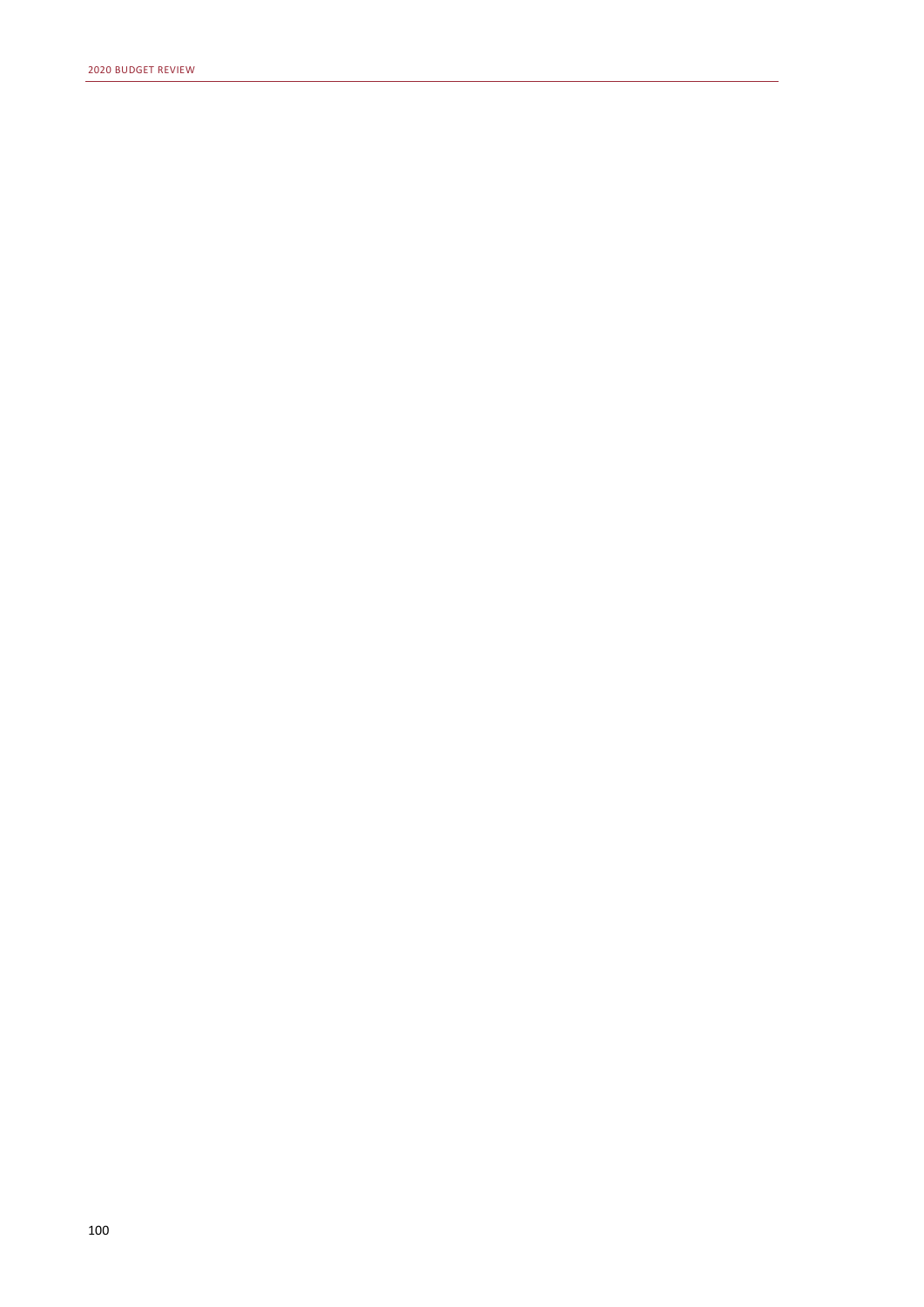# A **Report of the Minister of Finance to Parliament**

# **Introduction**

This annexure fulfils the requirement of section 7(4) of the Money Bills Amendment Procedure and Related Matters Act (2009), which prescribes that the Minister of Finance submit a report to Parliament at the time of the budget explaining how the Division of Revenue Bill and the national budget give effect to, or the reasons for not taking into account, the recommendations contained in:

- Budgetary review and recommendation reports submitted by committees of the National Assembly in terms of section 5 of the act.
- Reports on the fiscal framework proposed in the *Medium Term Budget Policy Statement* (MTBPS) submitted by the finance committees in terms of section 6 of the act.
- Reports on the proposed division of revenue and the conditional grant allocations to provinces and local governments set out in the MTBPS submitted by the appropriations committees in terms of section 6 of the act.

#### **Budgetary review and recommendation reports**

Section 5 of the act sets out the procedure that the National Assembly committees must follow when assessing the performance of each national department before the budget is introduced. This procedure provides for committees to prepare budgetary review and recommendation reports, which:

- Must provide an assessment of the department's service delivery performance given available resources.
- Must provide an assessment of the effectiveness and efficiency of the department's use of available resources.
- May include recommendations on the future use of resources.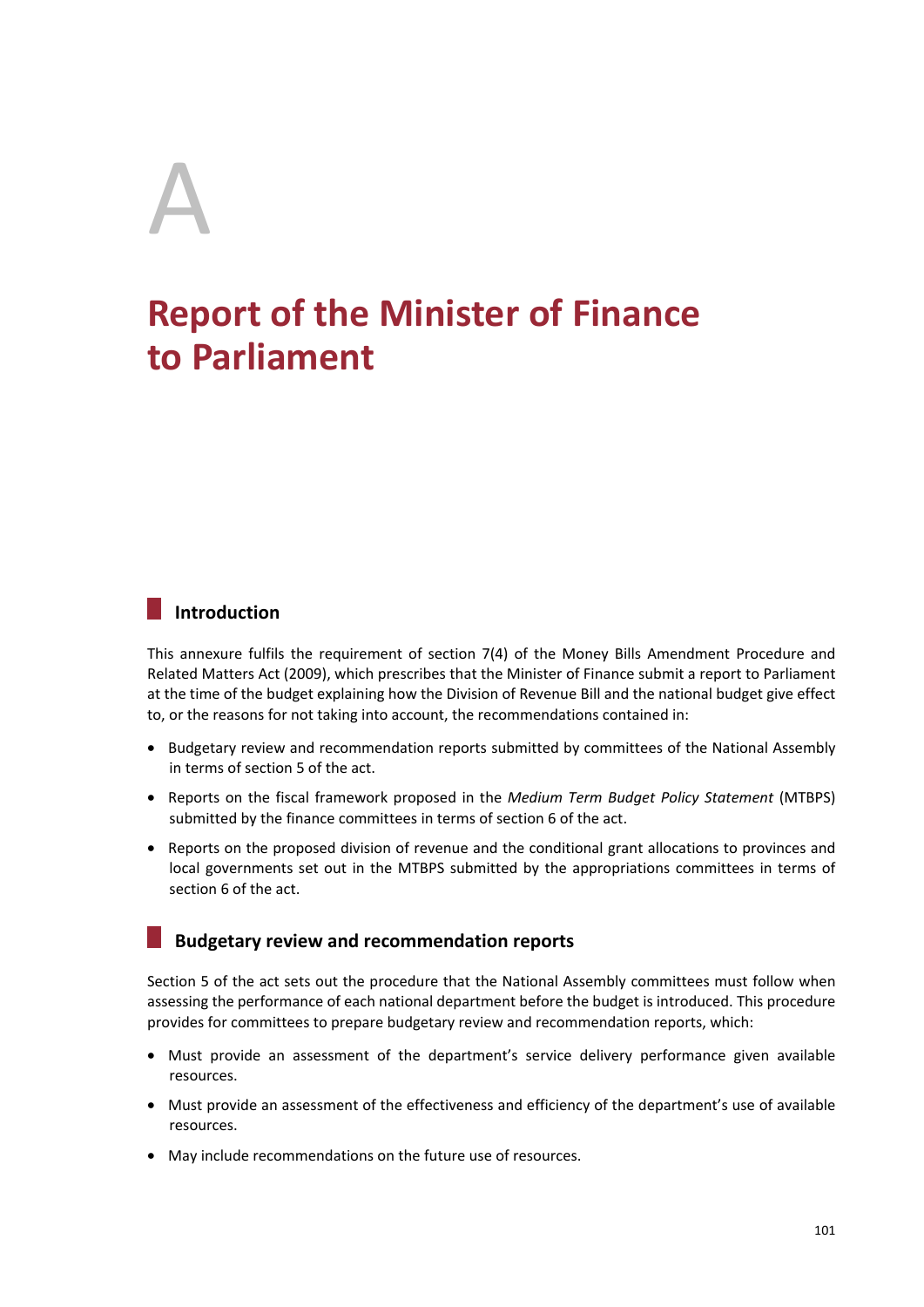This annexure provides responses to the portfolio committees' recommendations where they relate to the National Treasury.

A number of committees recommended making additional budget allocations available for certain programmes, sub-programmes or other budget items. Due to the constrained fiscal outlook, there is limited scope to do so. Departments, public entities and constitutional institutions are required to reprioritise existing funds for emerging priorities. Should the fiscal outlook improve, recommendations for additional funding may be considered in future budget processes.

#### **Portfolio Committee on Basic Education**

*Together with relevant authorities, the department should fast-track the implementation of plans to allocate ring-fenced funds for learner transport.* 

The committee made a similar recommendation in the 2019 Budget. The National Treasury is part of the task team on this issue. Funds can only be ring-fenced after government decides whether the function lies with the Department of Basic Education or the Department of Transport.

*Consideration should be made to increase the budget of Umalusi due to its expanded mandate.* 

As noted at the beginning of this section, there is little scope to provide additional funding at this time.

#### **Portfolio Committee on Employment and Labour**

*The committee recommends that the Minister of Finance take steps to ensure that the budget allocation of the Department of Employment and Labour is adjusted to accommodate its expanded mandate, thus enabling the capacitation of its inspectorate.* 

The National Treasury recognises the Department of Employment and Labour's contribution to creating jobs. The department has a budget allocation of R3.6 billion in 2020/21, R3.9 billion in 2021/22 and R4 billion in 2022/23. As noted at the beginning of this section, there is little scope to provide additional funding at this time.

#### **Portfolio Committee on Higher Education, Science and Technology**

*The committee recommends that the Minister of Higher Education, Science and Technology and the Minister of Finance consider the following:* 

*The Ministry should expedite the process of filling the three Deputy Director-General positions in the Planning, Policy and Strategy; Technical and Vocational Education and Training (TVET); and Community Education and Training (CET) programmes as the process started in November 2017 for the Deputy Director-General of CET and June 2018 for both the Deputy Director-General of Planning, Policy and Strategy and TVET.* 

The National Treasury has previously raised the issue of filling these posts with the department.

*The committee notes that notwithstanding the significant progress made by the department in securing additional funding to expand student accommodation in higher education, the private sector should be pursued to invest more resources towards the expansion of student housing in higher education.* 

Since 2018, the Student Housing Infrastructure Programme has received additional funding through the Budget Facility on Infrastructure. The programme is estimated to cost R96 billion over the next 10 years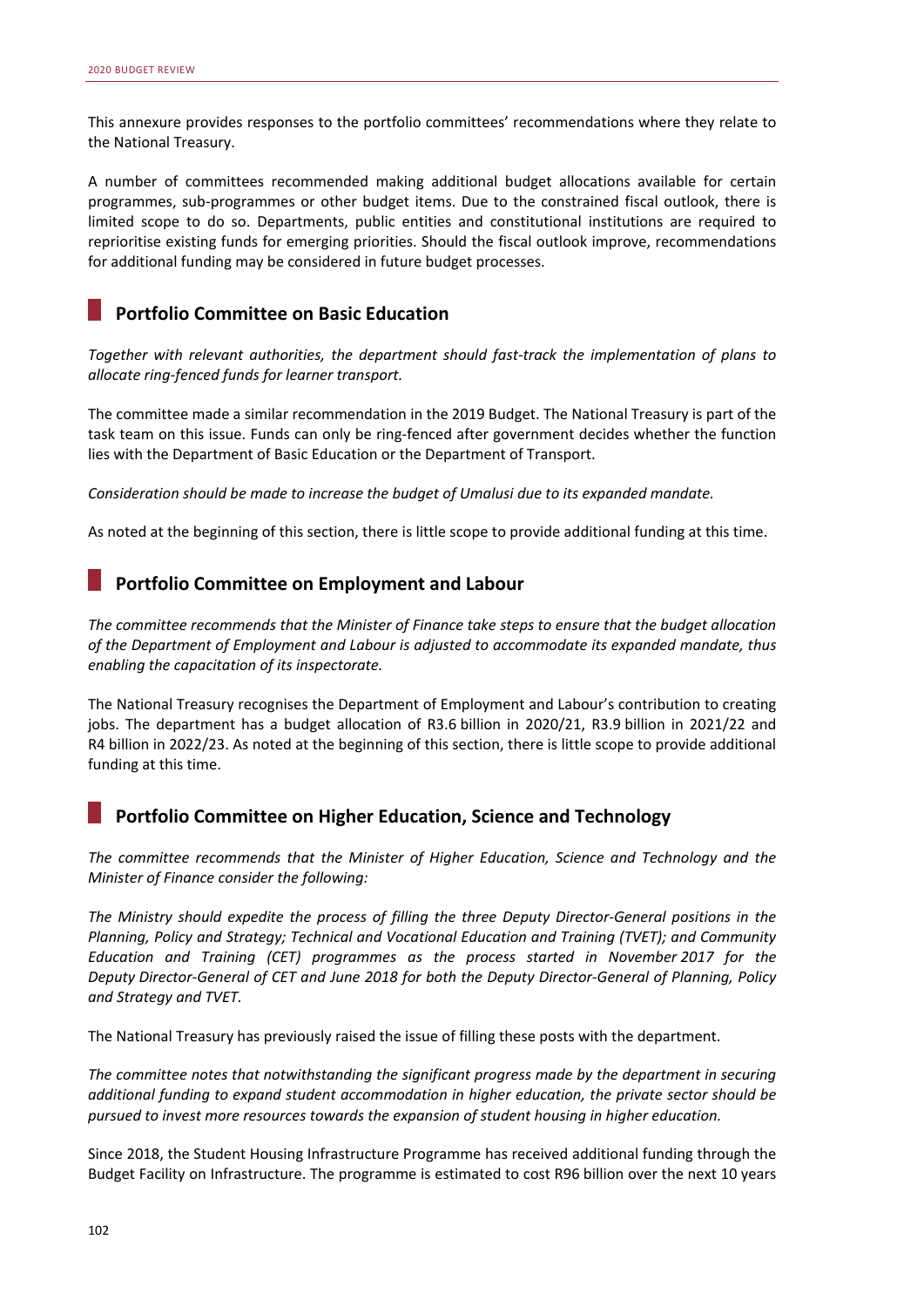to build about 300 000 beds. Construction of residences is under way at Fort Hare and Nelson Mandela University, funded by government, development finance institutions and private finance. The Development Bank of Southern Africa, together with the Department of Higher Education and Training, is facilitating the programme. Moreover, the current public-private partnership (PPP) regulations are being reviewed to address the shortcomings of the current framework and increase the PPP pipeline. Most universities continue to establish partnerships and elicit sponsorships to fund infrastructure projects.

*The committee notes that notwithstanding the current fiscal constraints, the National Treasury should increase the baseline funding for the CET sector so that the mandate of the sector and its policy priorities can be realised.* 

The Department of Higher Education and Training should investigate whether funds from its baseline can be redirected to this sector. In the 2019 *Adjusted Estimates of National Expenditure*, the department declared underspending of R129.6 million for compensation of employees due to vacant posts. The ability to spend additional allocations is relevant in determining whether to provide more funding.

*The committee recommends that the filling of vacant funded posts by the Quality Council for Trades and Occupations (QCTO) should be prioritised as a matter of urgency to improve the overall performance of the entity, which was at 59 per cent during the year under review.* 

The National Treasury agrees with the recommendation. The QCTO has underspent on the compensation of employees budget by an average of R16.5 million over the past three financial years, indicating that it has funds to fill critical posts. The entity is in the process of filling the posts.

*The committee recommends that the QCTO expedite the process of purchasing its own premises given the high rental fee amounting to R8 million per annum.* 

The National Treasury agrees with the committee's recommendation that the QCTO should expedite the purchase of its own premises. It should be noted that R12 million from the reserve fund was approved and earmarked to procure the QCTO's premises in 2018/19.

*The committee recommends that mechanisms to increase the budget allocation to the Department of Science and Innovation be explored and pursued by the Minister of Higher Education, Science and Technology. The committee will support all efforts to secure additional funding for the science and innovation portfolio.* 

There is little scope to provide additional funding at this time. The National Treasury will continue to work closely with the Department of Science and Innovation on developing and strengthening existing mechanisms to better account for public-led research and development spending to support the policy priorities outlined in the 2019 White Paper, and the draft Science and Innovation Decadal Plan.

# **Portfolio Committee on Health**

*The National Treasury and the Department of Health should allocate part of the 2018/19 Medium Term Expenditure Framework (MTEF) health infrastructure allocations to gradually offset expenditure accruals that have arisen from unavoidable demands for which allocated budgets were depleted. The National Treasury should ensure that the framework for health infrastructure conditional grants accommodates flexibility during periods of protracted fiscal constraint so that provinces can be allowed to re-orientate their package of available capital allocations towards maintenance.* 

Accruals incurred by provincial health departments have increased significantly in recent years, exceeding R13.3 billion as at 31 March 2019. Of this, R6.7 billion is older than 30 days. This partly reflects financial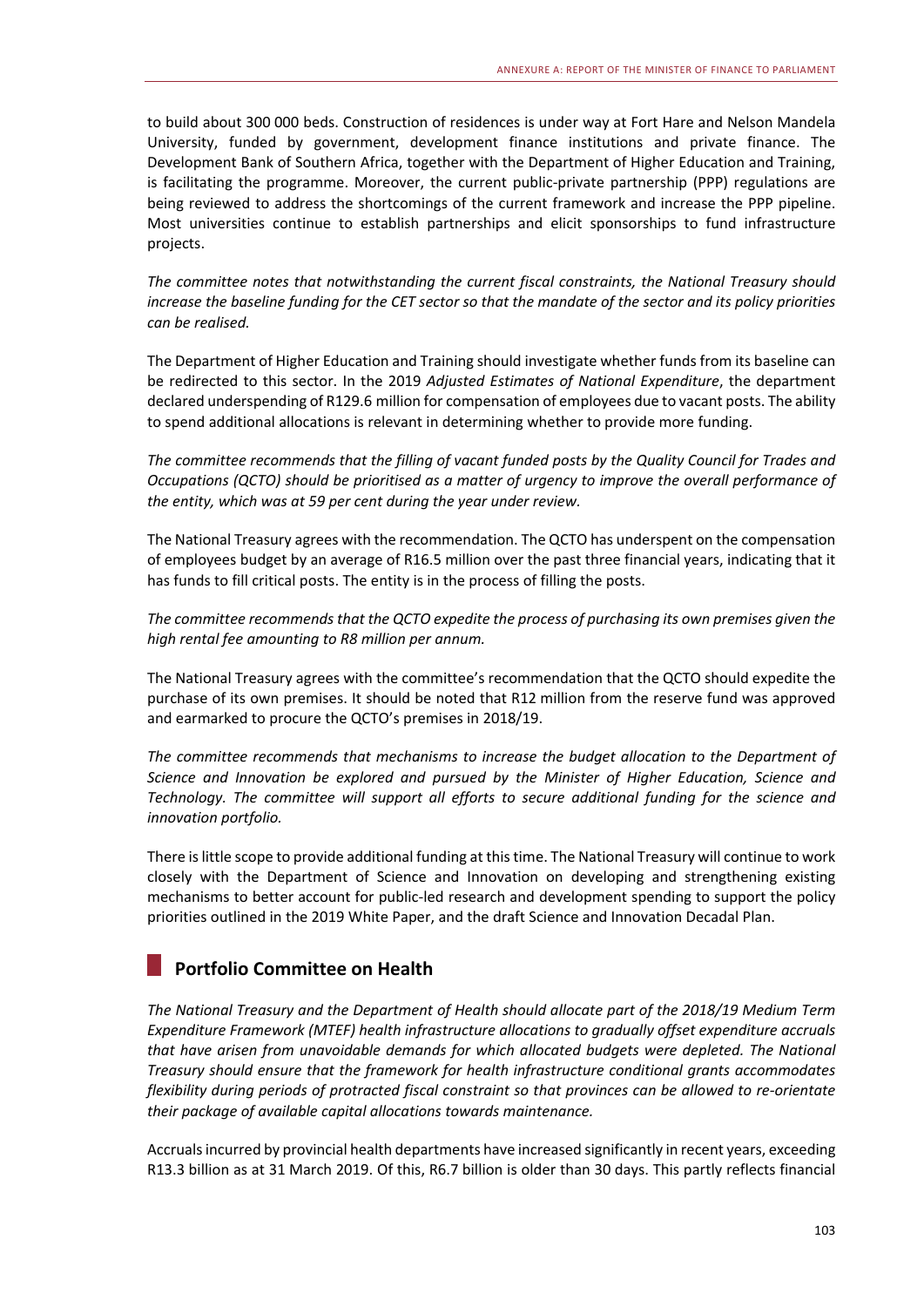pressures in provinces, but it also reflects weak financial management. Provincial departments require a more systematic and sustainable way of addressing rising accruals. The National Treasury, together with the national Department of Health, has developed a Health Action Plan that includes developing accruals intervention strategies and aligning procurement and cash-flow plans.

Infrastructure is partly funded through the provincial equitable share, which provinces use at their discretion. The conditional grant framework does not limit redirecting capital allocations to maintenance. Provinces will, however, need to resubmit annual implementation plans showing changes to the infrastructure project list for approval by the national Department of Health. When redirecting funds to maintenance, it is important to consider the stages and cash flows of currently funded projects to ensure there are funds for contractually committed infrastructure projects.

*The national Department of Health and the National Treasury should provide adequate funding to the Office of the Health Ombud in line with the recently approved structure for better reporting and functionality.* 

The National Treasury will support reprioritisation requests from areas that will not negatively affect service delivery.

#### **Portfolio Committee on Women, Youth and Persons with Disabilities**

*The Commission for Gender Equality's funding model should be aligned with the rest of the Chapter 9 institutions, in particular the Public Protector, to enable it to optimally give effect to its mandate.* 

The National Treasury has taken note of this recommendation. The commission's funding model is similar to that of the Public Protector of South Africa: both are funded through transfer payments in the votes of the Department of Women, Youth and Persons with Disabilities and the Department of Justice and Constitutional Development, respectively.

*The Commission for Gender Equality should be provided with additional funds in order to retain existing staff and attract new staff. Specific emphasis should be placed on the funding of staff for legal clinics, public education and information, communication and legal support. To this end, provinces with the largest case load should be prioritised where offices require additional support.* 

Departments, public entities and constitutional institutions are encouraged to reprioritise existing funds for emerging priorities. The National Treasury will continue to engage the Commission for Gender Equality as part of the budget process, specifically in relation to the issues highlighted by the committee.

#### **Portfolio Committee on Agriculture, Land Reform and Rural Development**

*Agriculture has been highlighted by the President in his economic stimulus package, including the National Treasury's discussion paper entitled "Economic Transformation, Inclusive Growth, and Competitiveness: Towards an Economic Strategy for South Africa", as one of the sectors with massive job creation potential. However, the sector is constrained by challenges which include climate change in the form of frequent and prolonged droughts, floods and veld fires; disease outbreaks; technological advances; and international trade standards and regulations. To give effect to the department's mandate and some of the proposals in the Treasury discussion document, including the plans to reprioritise funding towards*  investments in agriculture, a significant increase in the budget allocation to the Department of *Agriculture, Land Reform and Rural Development for the medium term is proposed.* 

The National Treasury agrees with the committee's recommendation. Over the 2020 MTEF period, an allocation of R495.1 million has been reprioritised within the existing budget baseline to boost agriculture production; improve health and food safety programmes; develop capacity to respond to biosecurity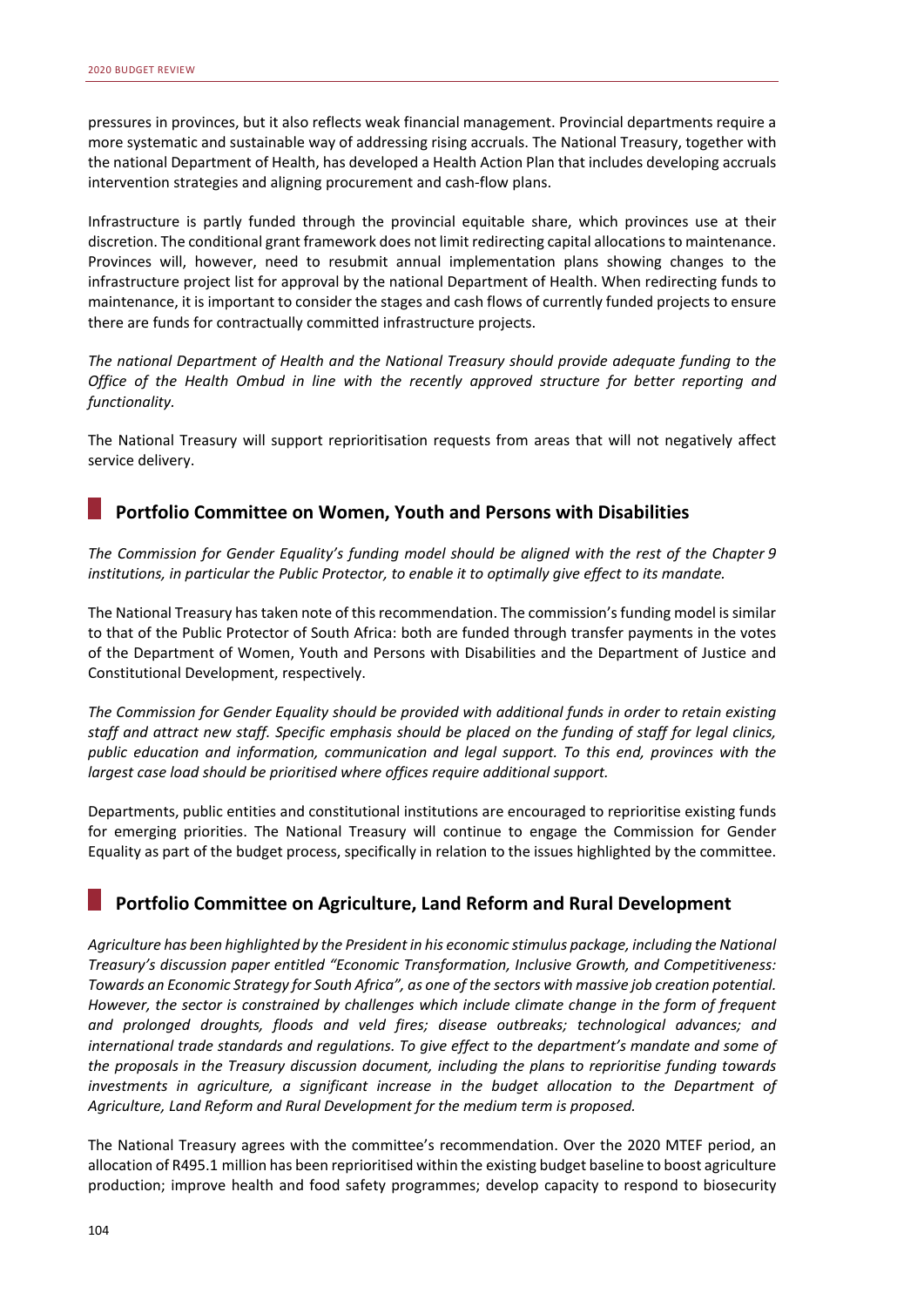threats; revitalise laboratories; revitalise quarantine stations and strengthen inspection services at ports of entry; and strengthen animal and plant health, inspection and laboratory services. Over the medium term, a further R500 million will be allocated to the sector to fast-track the process of restoring land rights, supporting inclusive economic transformation as envisaged in the National Treasury's discussion paper.

*Onderstepoort Biological Products (OBP) plays a vital role in the prevention and management of livestock diseases and, therefore, food and human safety. Notwithstanding the once-off allocation of R492 million that was made to OBP in 2012/13 for the refurbishment and modernisation of the vaccine manufacturing facility, and that over the years, the entity managed to raise additional funding to continue with the refurbishment project, which cost an estimated R1.2 billion, an additional funding allocation for operational activities is proposed from 2020/21 onwards. The funds will be used to establish a vaccine reserve to ensure that vaccines are available in sufficient quantities to address animal disease outbreaks (e.g. Anthrax, African Horse Sickness, Rift Valley Fever, Brucellosis, etc.), and to manufacture public good vaccines (orphan vaccines), which are unprofitable for OBP to produce but are of national importance in animal disease prevention and management. While the modernisation project is in progress, the aging infrastructure that does not meet good manufacturing practice standards is limiting OBP's production efficiency and competitiveness.* 

The National Treasury agrees with the committee's recommendation. Over the medium term, the reprioritised allocation of R495.1 million to the Department of Agriculture, Land Reform and Rural Development for the Agricultural Production, Health, Food Safety, Natural Resources and Disaster Management Programme will indirectly reduce OBP's burden of producing and distributing vaccines. The budget allocated to the department includes a component for preventing and managing animal and livestock disease. There is little scope for additional allocations. The department will have to collaborate with OBP to prevent and manage livestock diseases. The National Treasury will continue to engage with the department and OBP to ensure that funding is available.

#### **Portfolio Committee on Mineral Resources and Energy**

*The National Treasury should restore MTEF funding of the Council for Geoscience in the short term, while securing R300 million baseline funding for the medium to long term in order to ensure that the entity is able to meet its mandate, which is long term in nature and scope, including the funding model that accommodates the National Key Point designation of the entity, in order to ensure compliance.* 

The National Treasury agrees with the committee's recommendation. Over the 2020 MTEF period, an additional allocation of R345.8 million has been reprioritised within the existing budget baselines for geological mapping to assess on-shore and off-shore mineral, agricultural, energy and groundwater resources to catalyse their exploration.

#### **Portfolio Committee on Small Business Development**

*The committee should be updated on the Small Business Innovation Fund after commitments by the National Treasury have been formalised.* 

The Department of Small Business Development has already begun to operationalise the fund through the Small Enterprise Agency. Over the 2020 MTEF period, the fund has been allocated R2.8 billion.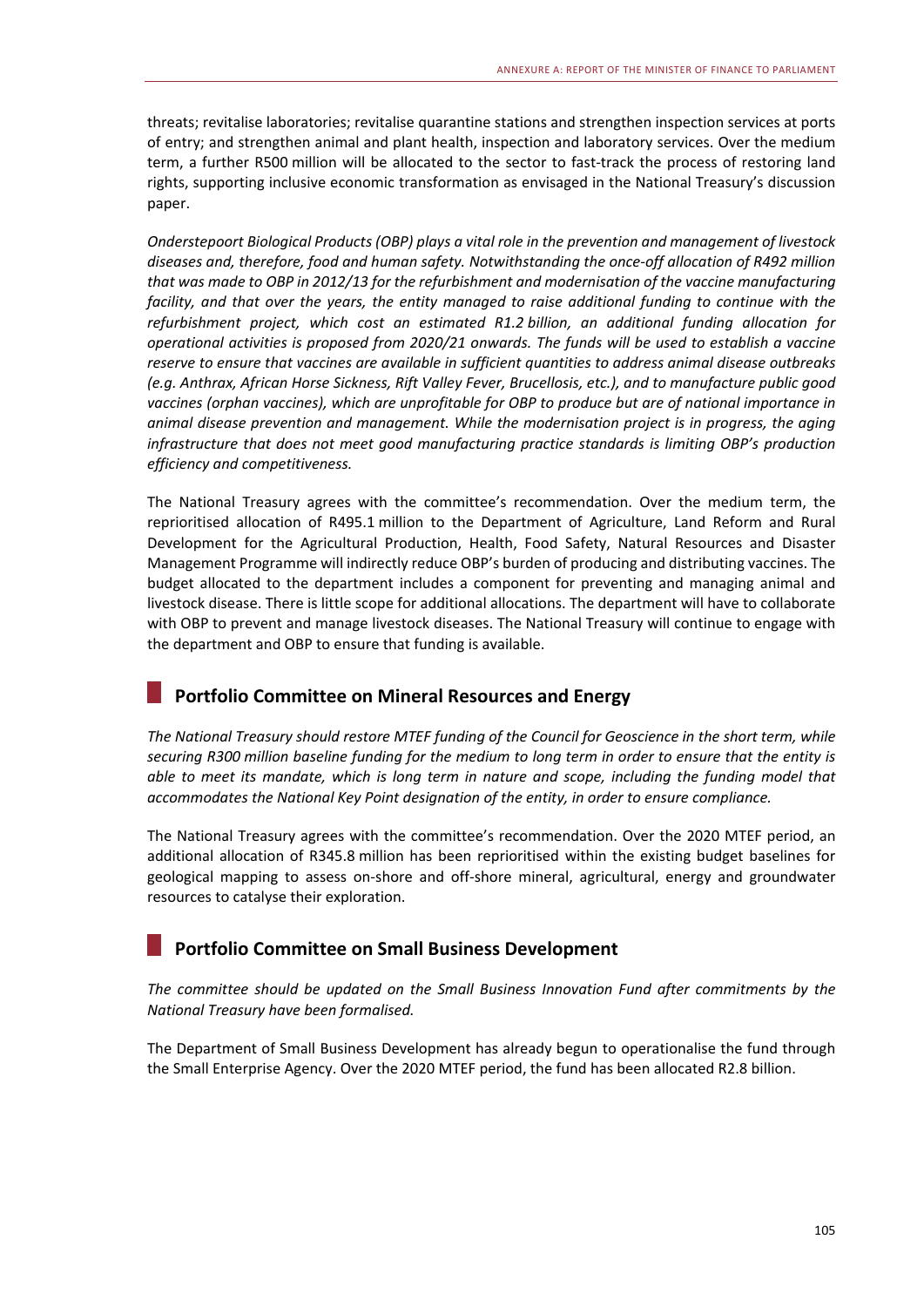#### **Portfolio Committee on Tourism**

*The committee recommends that the Minister of Finance work with the Department of Tourism to reprioritise budget for the Tourism vote in line with the committee's new oversight approach with a focus on villages, townships and small towns.* 

The National Treasury and the Department of Tourism will hold further discussions to realign budget and spending priorities over the medium term.

*The committee recommends that the Minister of Finance, notwithstanding the constrained national fiscus, consider the contribution of the tourism sector to the gross domestic product (GDP) of the country and the labour-intensive nature of the tourism sector and find innovative ways of increasing the budget appropriated for the Tourism vote.* 

The National Treasury recognises tourism's important contribution to GDP growth, but there is little scope to provide additional funding at this time. The National Treasury discussion paper, *Economic Transformation, Inclusive Growth, and Competitiveness: Towards an Economic Strategy for South Africa*, identifies the tourism sector as one of the labour-intensive sectors that could create jobs for semi-skilled and unskilled workers in the short to long term. The National Treasury supports the implementation of microeconomic reforms in the paper that could stimulate growth, investment and job creation in tourism.

#### **Portfolio Committee on Defence and Military Veterans**

*The committee recommends that the National Treasury should not lower the Department of Defence's baseline budget allocation in nominal terms over the MTEF period. This relates to all outlying years of the MTEF and specifically to 2021/22 where the budget is set to decrease from R52.5 billion in 2020/21 to R50.9 billion in 2021/22.* 

The Department of Defence has an allocation of R52.4 billion in 2020/21, R50.8 billion in 2021/22 and R53 billion in 2022/23. In nominal terms, the 2020 MTEF allocations of the department are comparable to the 2019 MTEF allocations.

*The committee urges the National Treasury to provide additional funds specifically for the purpose of border safeguarding. The committee recommends that the number of sub-units be increased incrementally over the MTEF period with the aim of having 22 sub-units deployed for landward borderline duties by the end of the MTEF period. Additional funds should also include an allocation for the use of technology as a force multiplier for border safeguarding purposes.* 

Border security remains a priority for government. The National Treasury has allocated an additional R225 million to the Department of Defence over the medium term to procure equipment and technology to support military units deployed to safeguard our borders.

*The committee urges immediate engagement between the Minister of Defence, the Minister of Finance and the Commander in Chief of the South African National Defence Force, to finalise a funding plan that will arrest the current decline of the military. This recommendation is derived from the dire financial and resource situation shared with the committee by especially the South African Army, the South African Air Force and the South African Navy during its recent oversight engagements. The finalised plan should be presented to the committee no later than the end of the first quarter of 2020/21.* 

The National Treasury agrees that the funding challenges of the Department of Defence should be discussed. The department is arranging a meeting with the President, the Minister of Finance, the Minister of Public Service and Administration, and the Minister of Defence and Military Veterans to address the funding challenges.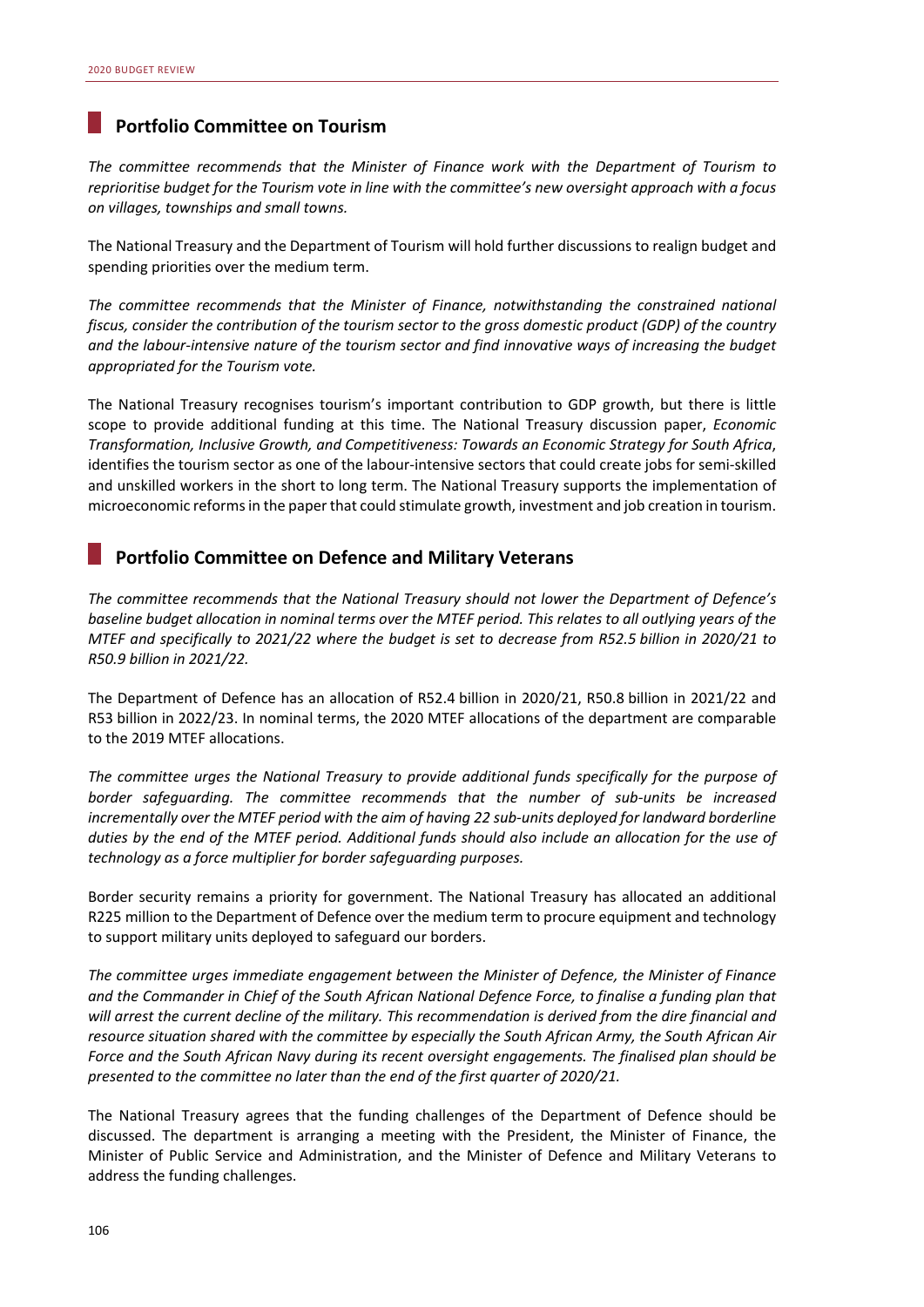The committee noted comments by the Department of Defence that savings to compensation of *employees can be made through a process of force rejuvenation. The committee therefore recommends a joint approach to force rejuvenation that would see the Department of Defence develop and roll out a rejuvenation plan and the National Treasury provide funding for an exit mechanism to speed up rejuvenation. The National Treasury should, as soon as possible, release funds to facilitate an interim exit mechanism for the remainder of 2019/20. The Department of Defence should finalise rejuvenation plans for full implementation from 2020/21.* 

The National Treasury agrees that the Department of Defence should develop a rejuvenation strategy. At a ministerial meeting, it was resolved that the department would develop and submit a rejuvenation strategy to the National Treasury by May 2019. The department has not yet submitted the strategy, but is engaging with the National Treasury on a draft. The Department of Defence has yet to implement early retirement without penalties, which was introduced in the 2019 *Budget Review* as one of the measures to reduce spending on compensation of employees.

# **Portfolio Committee on Justice and Correctional Services**

*In addition to recommending that zero budget reductions be applied in the case of the South African Human Rights Commission and the Public Protector of South Africa, the committee recommends that additional funding be provided to:* 

- *The National Prosecuting Authority to address the shortfall in its compensation of employees budget; fill critical post vacancies; create capacity in the asset forfeiture, specialised commercial crimes, and witness protection units; and resume its aspirant prosecutor programme.*
- *Legal Aid South Africa to prevent it from having to cut posts with adverse consequences for service delivery, and to ensure that it is able to maintain its civil work and assist in land claims matters.*
- *The South African Human Rights Commission to fulfil its coordinating role in respect of the National Preventative Mechanism established in terms of the Optional Protocol to the Convention Against Torture and Other Cruel, Inhumane or Degrading Treatment or Punishment.*
- *The Public Protector of South Africa to fill vacancies, employ professional services, and improve security.*

The 2020 Budget provides additional funding of R1.2 billion to the National Prosecuting Authority to improve prosecutorial capacity, rejuvenate the aspirant prosecutor programme and operationalise the new Investigative Directorate. Over the medium term, Legal Aid South Africa will receive additional funding of R75 million for increased capacity. The National Treasury has not reduced the baselines of the South African Human Rights Commission or the Public Protector of South Africa over the medium term.

#### **Portfolio Committee on International Relations and Cooperation**

*The committee recommends to the Minister of Finance that investigations be undertaken, and a report submitted, around the role played by the National Treasury in the procurement processes of the New York Pilot project. Consequence management should be undertaken where wrongdoing has been established.* 

The National Treasury is assisting the Department of International Relations and Cooperation with its investigation into the New York Pilot project, which aims to develop a multi-use area of offices and residential accommodation for diplomats and foreign-service staff in New York. It has given the department information pertaining to the procurement of a building through the PPP process, and will continue to provide any assistance required for the department to complete its investigation.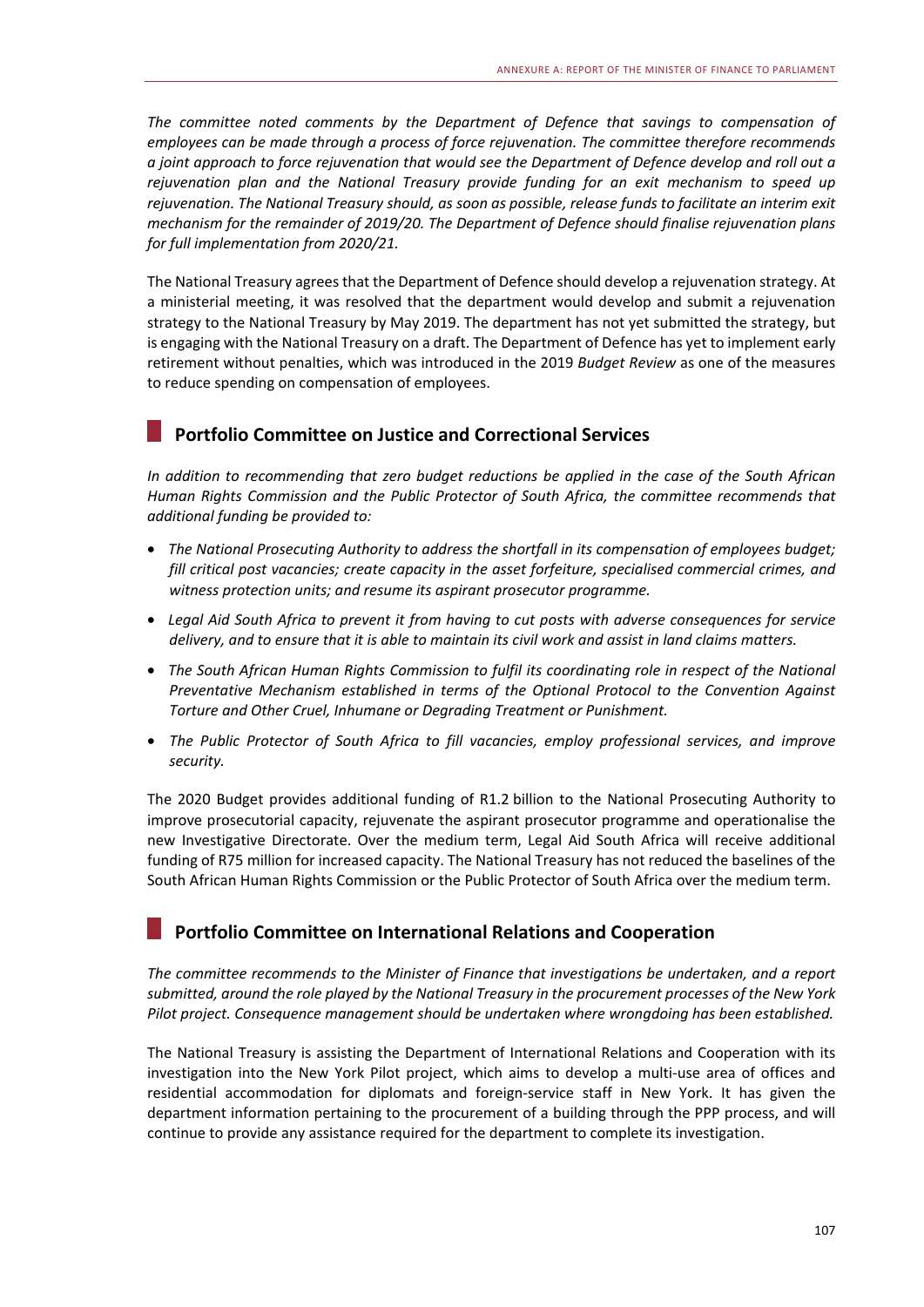#### **Portfolio Committee on Public Service and Administration**

*The Minister in the Presidency for Planning, Monitoring and Evaluation and the Minister of Finance should urgently resolve the budget shortfall on compensation of employees and critical surveys at Statistics South Africa (Stats SA) so that crucial and quality statistics get generated to the country and government's benefit; if an ideal resolution cannot be found, the Minister for Planning, Monitoring and Evaluation is requested to escalate the matter to the Presidency.* 

The department has been allocated R154.4 million over the MTEF period to address funding shortfalls in employee compensation and R150 million in 2020/21 to conduct the Income and Expenditure Survey. There is little scope for additional funding. The National Treasury will continue to engage with Statistics South Africa to find solutions for the funding shortfall on compensation of employees, and has asked the department to present the following information to justify its budget programme structure:

- Explain the structure of its provincial and regional offices, considering the staff complement and budget allocation of these offices as a proportion of the department's total staff complement and budget.
- Calculate how much the department will save by transitioning from paper-assisted personal interviewing to computer-assisted personal interviewing. The savings could be reprioritised or used to reskill staff for other critical areas in the department.

#### **Recommendations of the Standing Committee on Appropriations on the 2019 MTBPS**

*The National Treasury and the Department of Employment and Labour should conduct a comprehensive study on the public-sector wage bill at all levels of government, including state-owned companies and municipalities, in order to determine the exact impact of aggregate wages in government. This assessment should also consider the wider implication of reducing the public service on tax revenue, unemployment, service delivery and skills leakages within the public sector. The National Treasury should report to the committee before the tabling of the 2020 MTBPS.* 

The National Treasury welcomes the committee's recommendation. The National Treasury and the Department of Public Service and Administration have undertaken an extensive review of remuneration trends in the public sector over the past decade. Some of this work is reflected in Annexure B of the 2019 MTBPS. This collaboration will be extended to include the Department of Employment and Labour and the increased scope recommended by the committee will be factored into future work. Findings will be reported in the 2020 MTBPS.

*The National Treasury, in consultation with relevant stakeholders, should develop more effective supply chain management and procurement mechanisms to ensure value for money is obtained, especially regarding the overpricing of goods and services.* 

The National Treasury has finalised a revised supply chain management regulatory framework. Compliance monitoring has been strengthened to maximise value for money, eliminate waste and prevent abuse of the procurement system.

Other steps to improve procurement capacity and service delivery include reducing fragmentation and strengthening the national procurement architecture; strengthening the tax clearance system to ensure that those who have defrauded the state cannot do business with it; and introducing measures to improve institutions' ability to set up bid committee structures for the invitation, evaluation and adjudication of tenders.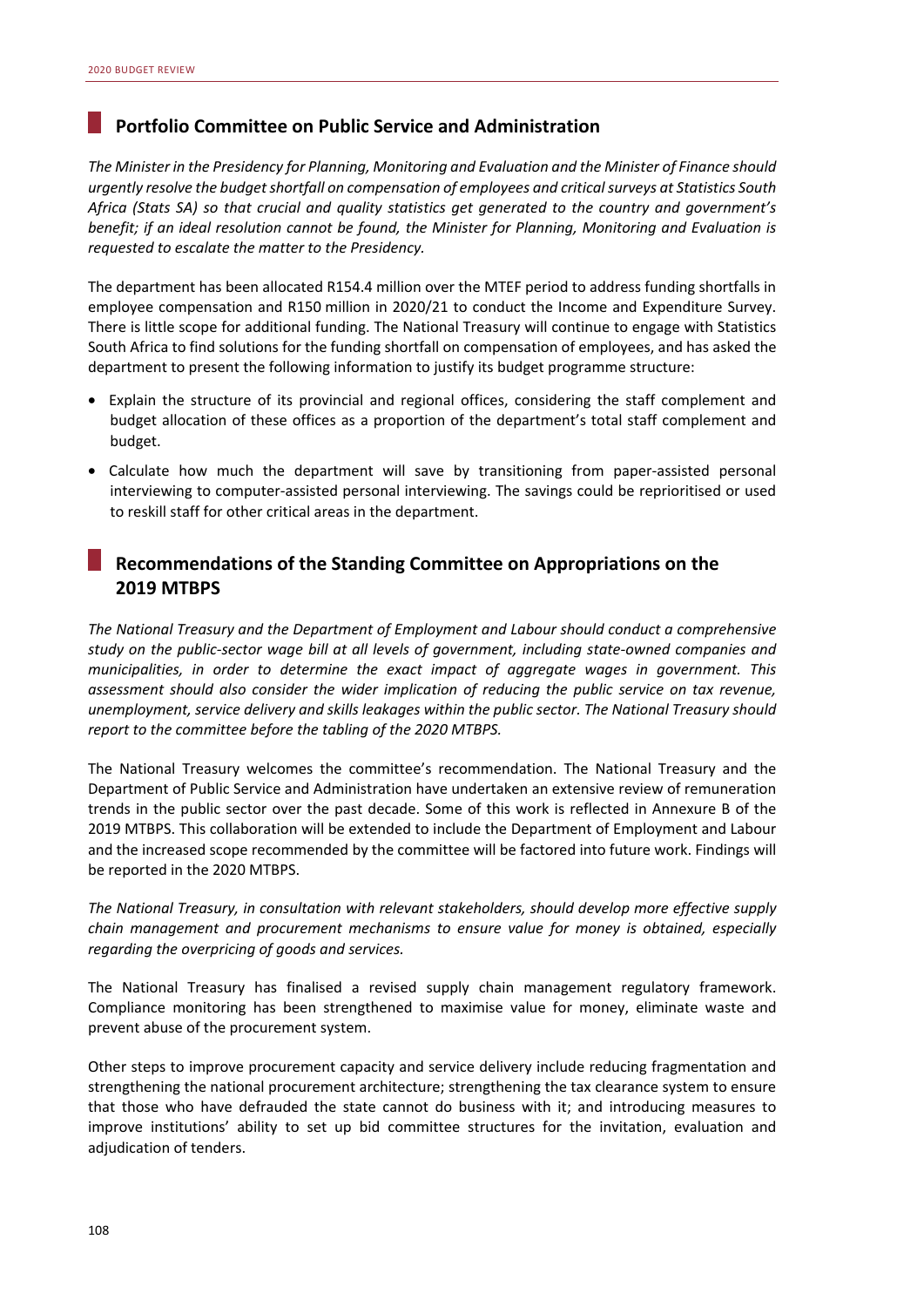To intensify compliance monitoring and expenditure containment, institutions are required to submit tender programmes to relevant treasuries. Demand-management procurement plans are scrutinised against the tender programmes.

*In addition to the focus on reducing the public-sector wage bill, the National Treasury should focus on other measures that will boost the performance of the South African economy.* 

The National Treasury supports this recommendation. It has released a discussion paper, *Economic Transformation, Inclusive Growth, and Competitiveness: Towards an Economic Strategy for South Africa*. In it, government has outlined short- and medium-term reforms that can boost economic growth, many of which do not require significant state resources. Interventions to improve the quality of infrastructure planning, including the Budget Facility for Infrastructure, are beginning to show results. Government continues to work with the private sector through the Infrastructure Fund and other initiatives.

#### **Report of the Standing and Select Committees on Finance on the 2019 Revised Fiscal Framework**

*The committee appreciates the global and domestic economic and political uncertainties and volatilities that make it difficult to accurately forecast GDP growth figures but recommends that the National Treasury draw in more independent expertise in its forecasting process to improve the credibility of the fiscal framework and better manage the economic and fiscal risks associated with its forecasts.* 

The National Treasury uses various models to generate economic forecasts, including inflation, terms of trade, sector and business cycle models. They supplement the main macroeconomic forecast model, which is a large semi-structural econometric model similar to those used by the Reserve Bank and the Bureau for Economic Research. The assumptions that are used in the main model are sourced from global institutions or determined internally through a rigorous assumptions process. The model is regularly updated to capture changes in the South African and global economy. The Economic Policy division is engaging with the Bureau for Economic Research to assess and improve the model. Other models that are used for policy analysis and research are also maintained and updated. These are less appropriate for forecasting, but are still used to analyse trade-offs of policy and other shocks to the economy to better inform the forecast process.

Since 2014, forecast errors from the National Treasury and market analysts have been decreasing. Independent studies show that National Treasury forecasts are on par with, or better than, market projections. It should also be noted that no institution has had consistently accurate forecasts over time.<sup>1</sup>

*The Minister of Finance agreed that high debt now will burden future generations if it is not managed properly and the situation is unsustainable. We therefore require the National Treasury to report quarterly on the effectiveness of its debt management strategies, that would ensure that the level of debt stabilises over the medium term as the current situation is not sustainable.* 

Rising fiscal deficits over the past decade have increased government's borrowing requirements and debt-to-GDP ratio. Accordingly, the only way to lower the debt-to-GDP ratio is through consistently higher economic growth or lower spending. Government's prudent debt management strategy enables it to manage the risks associated with elevated borrowing. Debt management is guided by strategic risk benchmarks for refinancing, interest, inflation and currency risks.

-

<sup>1</sup> See for example: Bhoola, F., Rossouw, J. and Giannaros, M. 2018. Comparing Macroeconomic Forecasts for South Africa from 2001 to 2017: Do We Need Official Forecasts? *Studies in Economics and Econometrics, 42(3): 35-69.*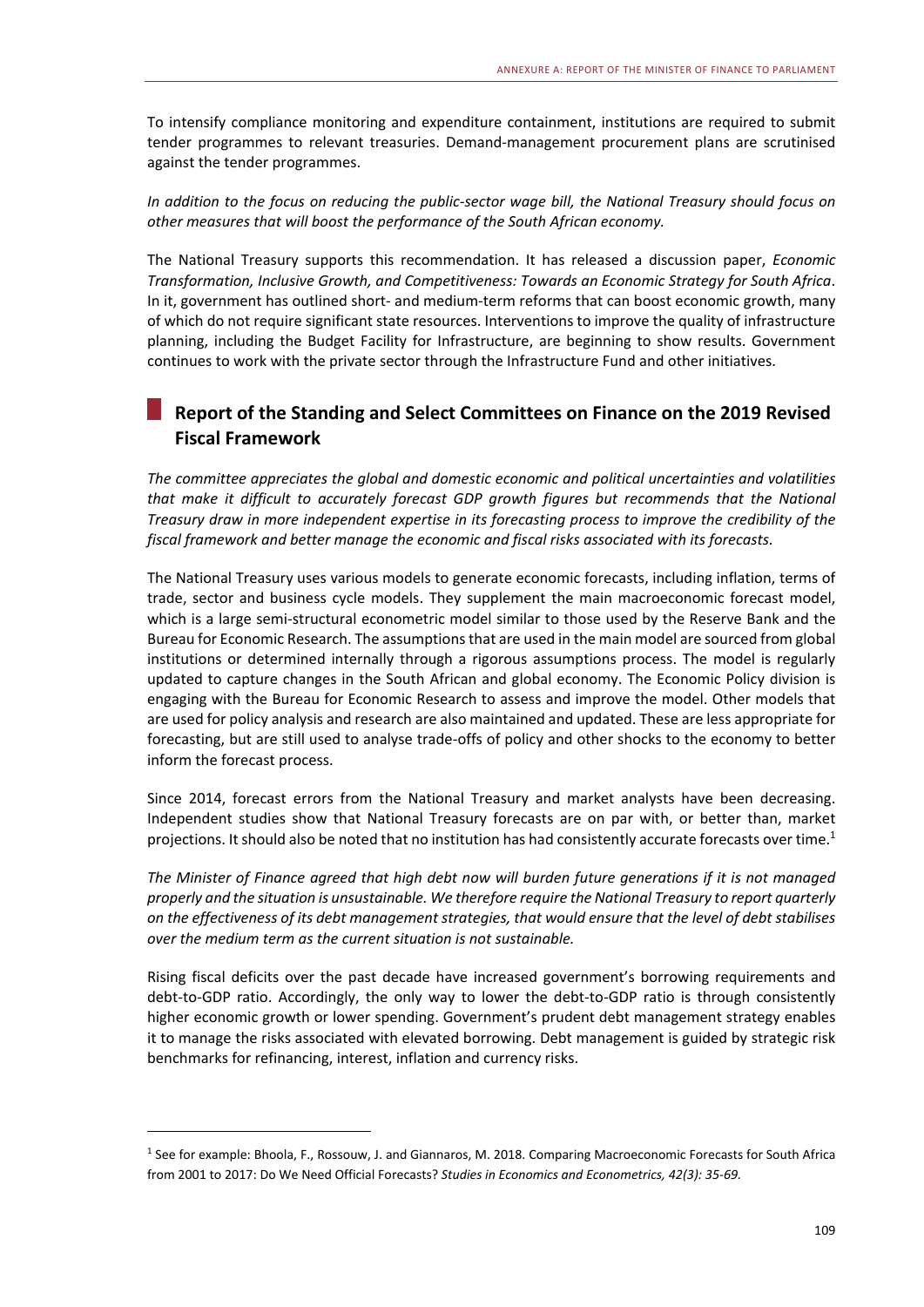*The committee supports the new approach to project planning, budgeting, preparation and implementation and welcomes the progress of the Budget Facility for Infrastructure technical team. It believes that government needs to do much more to reduce corruption and wasteful and unnecessary expenditure and significantly improve the efficiency and quality of spending also in light of the Auditor-General's announcement of continued increases in wasteful, fruitless and irregular expenditure, which stood at a total of R63.4 billion in 2018/19. Irregular expenditure increased from R52.7 billion in 2017/18 to R61.4 billion in 2018/19. The National Treasury should report progress made to the Committees on Appropriations in both the Houses of Parliament.* 

Reducing corruption and wasteful, fruitless and irregular expenditure is the responsibility of every government department and entity, all of which have their own accounting officers. The National Treasury provides support to departments and entities in line with its mandate.

Under the Public Finance Management Act (1999), the accounting officer and authorities of departments and public entities must:

- Report irregular expenditure and fruitless and wasteful expenditure to the relevant treasury.
- Take disciplinary steps against officials who make or permit irregular expenditure and fruitless and wasteful expenditure.

In 2018, the National Treasury issued an irregular expenditure framework as an instruction, which was revised in May 2019. It sets out procedures for disciplining officials accused of financial misconduct and, where applicable, recovering funds and laying criminal charges. These disciplinary steps are required before such expenditure may be condoned.

Amendments to the Public Audit Act (2004), which took effect on 1 April 2019, empower the Auditor-General to refer any suspected material irregularities for investigation. They also empower the Auditor-General to take appropriate remedial action and to issue a certificate of debt where an accounting officer or accounting authority has failed to comply with remedial action.

*The South African Revenue Service (SARS) needs to develop its policies and capacity to tax the digital economy more effectively and is required to report on this to the committee at the first quarterly briefing of 2020.* 

The National Treasury agrees with the recommendation and will report as requested. Officials from both the National Treasury and SARS have been engaging with other countries to find global consensus on how to ensure that profit from digitised business models is taxed appropriately. The aim of the Organisation for Economic Co-operation and Development committee responsible for making recommendations in this area is to reach consensus on a new international tax architecture in 2020. South Africa is represented on the committee.

*SARS needs to work together with the relevant stakeholders to address the root causes of fiscal leakages emanating from, but not limited to, Road Accident Fund claims, medico legal claims and police litigations, particularly those resulting mainly from negligence.* 

SARS will continue to engage with stakeholders on limiting the fiscal leakages cited by the committee. For example, SARS participates in an inter-agency working group with the Department of Trade and Industry and the National Treasury that focuses on tackling illicit trade, particularly in the clothing and textile industry.

*The committee notes with concern the direct impacts of incorrect economic growth forecasts on tax revenue collection by SARS. We are concerned that the revenue shortfall increases from a projected R14.5 billion in 2018/19 to R52.5 billion in 2019/20 and R84 billion in 2020/21 and that the scope for further tax increases has also narrowed. The National Treasury should support SARS more actively,*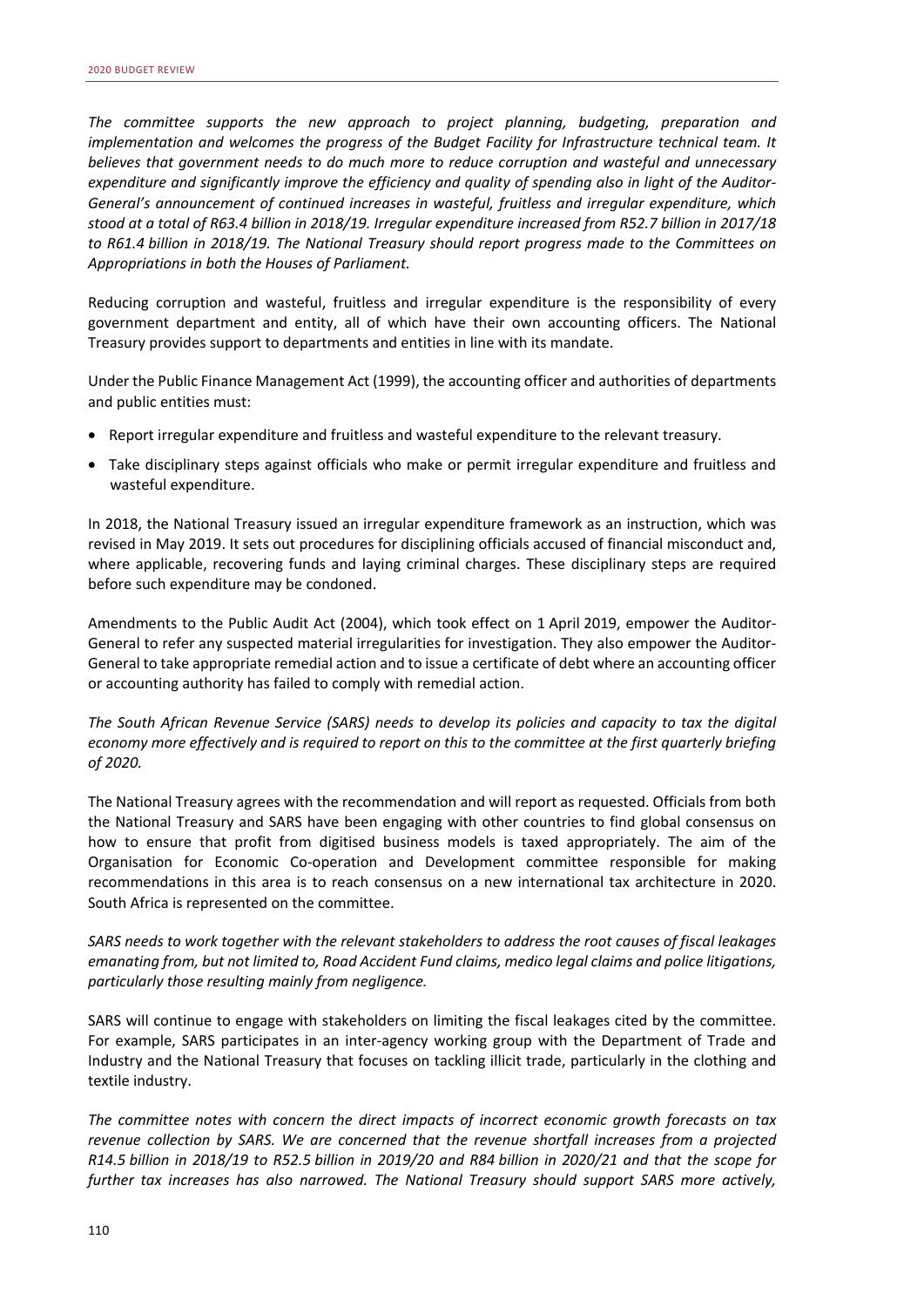*including financially and in rebuilding the organisation without interfering in its operational matters. SARS, the National Treasury and law enforcement agencies need to work far more effectively in processing cases against any staff members legitimately accused of financial misconduct and corruption.* 

The final revenue shortfall for 2018/19 was R57.3 billion compared to 2018 Budget estimates, and based on the audited revenue outcomes for 2018/19. The significant downward revisions to the economic and revenue outlook since the 2019 Budget are mainly the result of weaker economic performance. Tax revenue collection estimates published in the *Budget Review* and MTBPS are projections, rather than targets. If assumptions are not realised or economic performance is different than projected, these revenue estimates are subsequently revised.

In the 2019 MTBPS, the National Treasury proposed additional allocations of R1 billion over three years for SARS to rebuild capacity, improve operations, and implement critical projects and recommendations from the Nugent Commission. Investigations into financial misconduct and corruption are ongoing. The National Treasury and SARS presented a progress report to the Standing Committee on Finance about implementing the recommendations of the Commission of Inquiry into Tax Administration and Governance by SARS.

*The committee is concerned about a constantly increasing gross debt-to-GDP ratio, a projected increase from R3.2 trillion in 2019/20 reaching R4.5 trillion in 2022/23 (71 per cent by 2023) as this is likely to burden future generations if concerted efforts are not made to sustainably reduce it. The persistently widening budget deficit, expected to peak at 6.5 per cent in 2019/20, a level last experienced during the 2009 recession, is a cause for concern, since there does not appear to be a point of stabilisation over the medium term. The committee also notes that debt service costs have become the fastest-growing expenditure item, costing the national fiscus R203.7 billion per annum (13.7 per cent) in 2019/20 and are expected to reach almost R300 billion in 2022/23. These funds could be utilised for other competing economic and social needs. The committee recommends that the National Treasury do far more to incrementally reduce the debt-to-GDP ratio and report on progress on this at its quarterly briefings.* 

In the 2019 MTBPS, government proposed achieving a main budget primary balance by 2022/23. Achieving the fiscal target requires making large additional adjustments to the fiscal framework exceeding R150 billion in total over the medium term. These adjustments would need to address growth in the public-service wage bill and include a sustainable plan for state-owned companies in order to reduce future transfers. Given the size of the required adjustment, additional tax measures were considered. These measures require making difficult decisions that will affect the economy and the distribution of public resources.

*The committee notes that the 2019 MTBPS budgeted contingency reserves amount to R18 billion over the medium term, or R6 billion each year. These amounts are not adequate and are likely to leave South Africa susceptible to external and internal shocks in an event of unforeseen circumstances such as imminent dangers of food insecurity and water scarcity, including through potential floods and drought. The committee urges the National Treasury to quantify and factor in these potential risks in the economic growth forecasts and the overall fiscal framework.* 

The National Treasury assesses fiscal risks to identify and plan for unexpected and uncertain events. This process informs the formulation of the fiscal framework and culminates in the publication of an annual fiscal risk statement. The contingency reserve is part of the expenditure ceiling and is determined within this overall limit. Its size depends on available resources and the level of uncertainty and is revised during the budget process. Analysis in the 2013 *Budget Review* showed that unforeseen and unavoidable expenditure adjustments, for which the contingency reserve was budgeted, averaged R4 billion per year over five years. This was much lower than the contingency reserve amounts, which were then lowered. In addition to the contingency reserve, there are disaster relief grants for local and provincial government. In the past, the combination of the contingency reserve, the disaster relief grants and other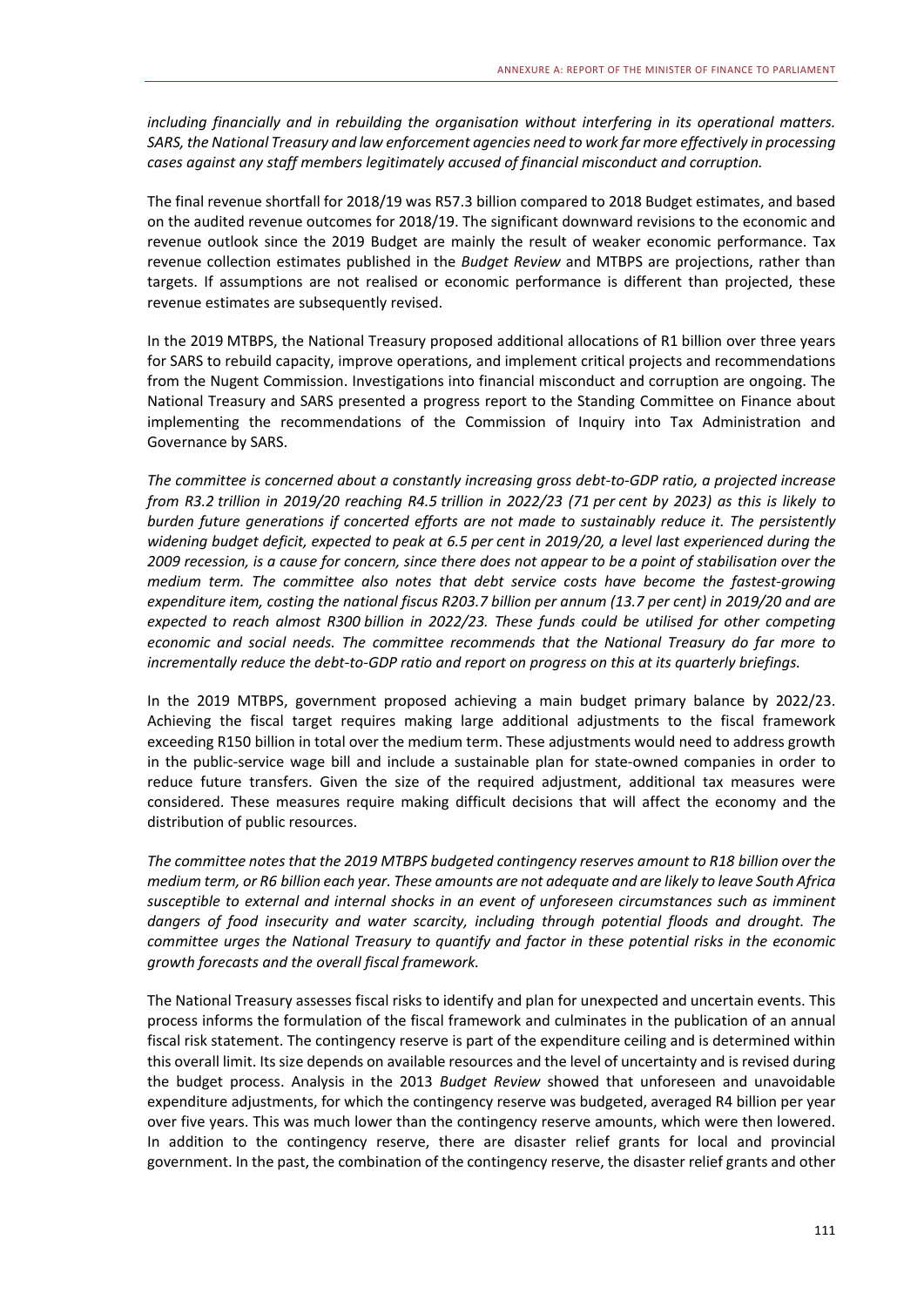ring-fenced funds within infrastructure grants has proven sufficient to meet the costs associated with natural disasters.

#### **Recommendations of the Standing Committee on Appropriations on the Adjustments Appropriation Bill**

*The Minister of Finance should ensure that the National Treasury carefully scrutinises government departments' ability to spend allocated funds before submitting budget proposals to Parliament in order to prevent continued underspending on allocated funds as it has implications for government debt and the interest payments.* 

Over the past 25 years the National Treasury has developed a rigorous budget process that imposes the highest level of scrutiny to ensure that departments have the ability to spend allocated funds. The Constitution mandates the National Treasury to manage public finances, and the Public Finance Management Act makes the National Treasury responsible for managing the budget preparation process. To support this, the National Treasury provides an overall fiscal framework based on the macroeconomic forecast. It also proposes the division of revenue between the three spheres of government and provides technical guidelines for budget submissions to ensure that they reflect the priorities set out by the President. These processes are subject to a lengthy period of consultation and modification throughout government, including the Ministers' Committee on the Budget, before they are considered by Cabinet and ultimately Parliament. The National Treasury recognises that ultimate authority for the nation's finances rests with Parliament, which debates and votes on the Budget in a range of public forums. The Money Bills Amendment Procedure and Related Matters Act also gives Parliament the opportunity to amend the Budget. The National Treasury conducts a wide range of stakeholder engagements, and encourages all South Africans to comment on the allocation of public funds.

*The Minister of Finance should, within 60 days after the adoption of this report by the House, submit to Parliament a report on all outstanding conditions attached to the bailouts of state-owned entities; while conditions for the 2020/21 Budget allocation to Eskom should be included in the primary legislation, to improve oversight and accountability.* 

Eskom met conditions for the initial transfer of funds in December 2019 and continues to meet conditions for the remaining tranches of the Special Appropriation in 2019/20. Denel, South African Airways, South African Express and the South African Broadcasting Corporation have partially complied with the conditions attached for drawdowns in 2019/20 from the contingency reserve. These entities are being monitored to ensure compliance is achieved by the end of 2019/20. The National Treasury will separately provide a comprehensive analysis of the status of the conditions for all five entities to the committee.

*All departments that requested virements from compensation of employees to other economic classifications due to unfilled vacancies should, together with the National Treasury, and within 60 days after the adoption of this report by the House, provide a report detailing why budgeted vacancies were not filled on time, particularly the critical ones and those on the frontline service delivery points.* 

The National Treasury will investigate the causes of these vacancies with the Department of Public Service and Administration, and provide a detailed report to Parliament within the 60 days.

*With regards to the R157 million declared unspent allocation for the Jobs Fund by the National Treasury, the committee recommends that the Minister of Finance should, within 60 days after the adoption of this report by the House, submit to Parliament a report on the reasons for this underspending and how it will be avoided in future. The National Treasury should also brief the committee on how the Jobs Fund is being administered in order to broaden its understanding.*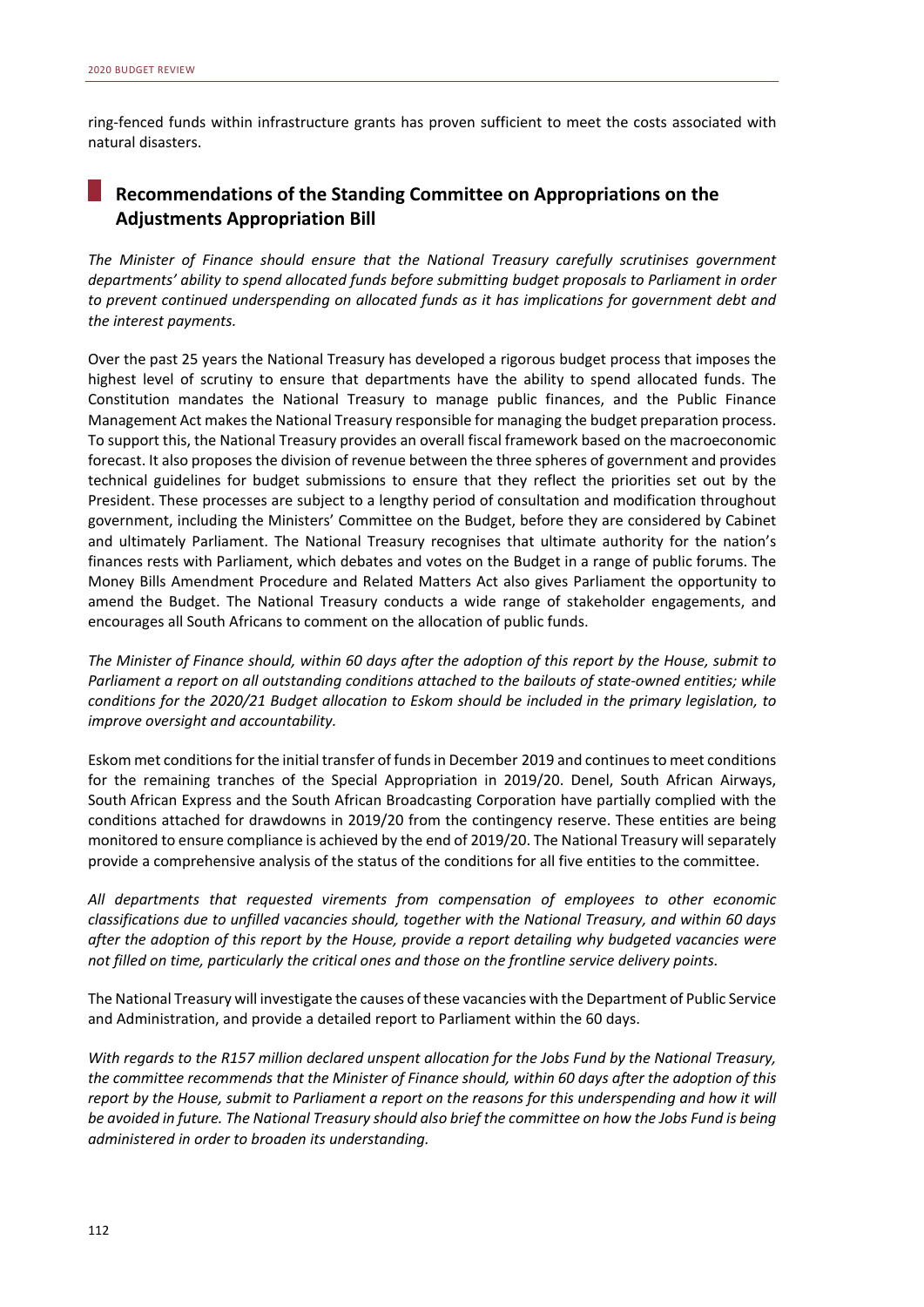The National Treasury has briefed the committee. As outlined in the report, the funds have already been committed to projects and have not been declared unspent.

Approved projects are funded through the budget processes, with the Jobs Fund's allocations being ringfenced or earmarked. Projects are required to provide budgets over three years even though their expenditure is projected to go beyond the MTEF period. This usually results in benchmarking rather than bottom-up budgeting or rescheduling.

External factors affecting projects include the following:

- The Jobs Fund only releases grant funding when projects reach contracted milestones, and the weak economy has negatively affected these plans.
- Before the Jobs Fund releases grant funding, project partners are required to contribute funding. Where project funds have not been provided timeously, grant funding has been delayed.
- A significant portion of the Jobs Fund portfolio consists of projects in the agricultural sector. Severe drought has delayed planned activities such as planting, with consequences for the release of grant funding.

These factors have resulted in revised project implementation plans and related annual budgets. The Jobs Fund requested that the R157 million be released at a later stage when funds are required by implementing projects in order to roll out project activities and achieve the planned job creation targets.

The Jobs Fund will continue to implement prudent fiscal discipline. Although funds have been committed to projects, grant funding will not be released unless performance and matched funding targets have been met.

# **Recommendations of the Standing Committee on Appropriations on the Division of Revenue Amendment Bill (2019)**

*The Minister of Finance should ensure that the National Treasury gazettes the following corrections to the Conditional Grant Frameworks as well as the New Conditional Grant Frameworks as set out in annexures 2 and 3 of the bill, in accordance with section 16(4) of the Division of Revenue Act (2019):* 

*Corrections to Conditional Grant Frameworks:* 

- *Ilima/Letsema grant framework*
- *School infrastructure backlogs grant*
- *National health insurance direct grant*
- *Human papillomavirus vaccine grant*
- *Human resources capacitation grant*
- *National health insurance indirect grant: Health facility revitalisation component*
- *Provincial roads maintenance grant*
- *Integrated urban development grant.*

The corrected frameworks have been gazetted together with the details of the revised allocations, which were provided through the Division of Revenue Amendment Act (2019).

*The Minister of Finance should ensure that there is a consequence management framework and that actions are taken against government institutions that continuously underspend on their appropriated budgets.* 

The National Treasury agrees that there should be consequences for institutions that underspend or underperform.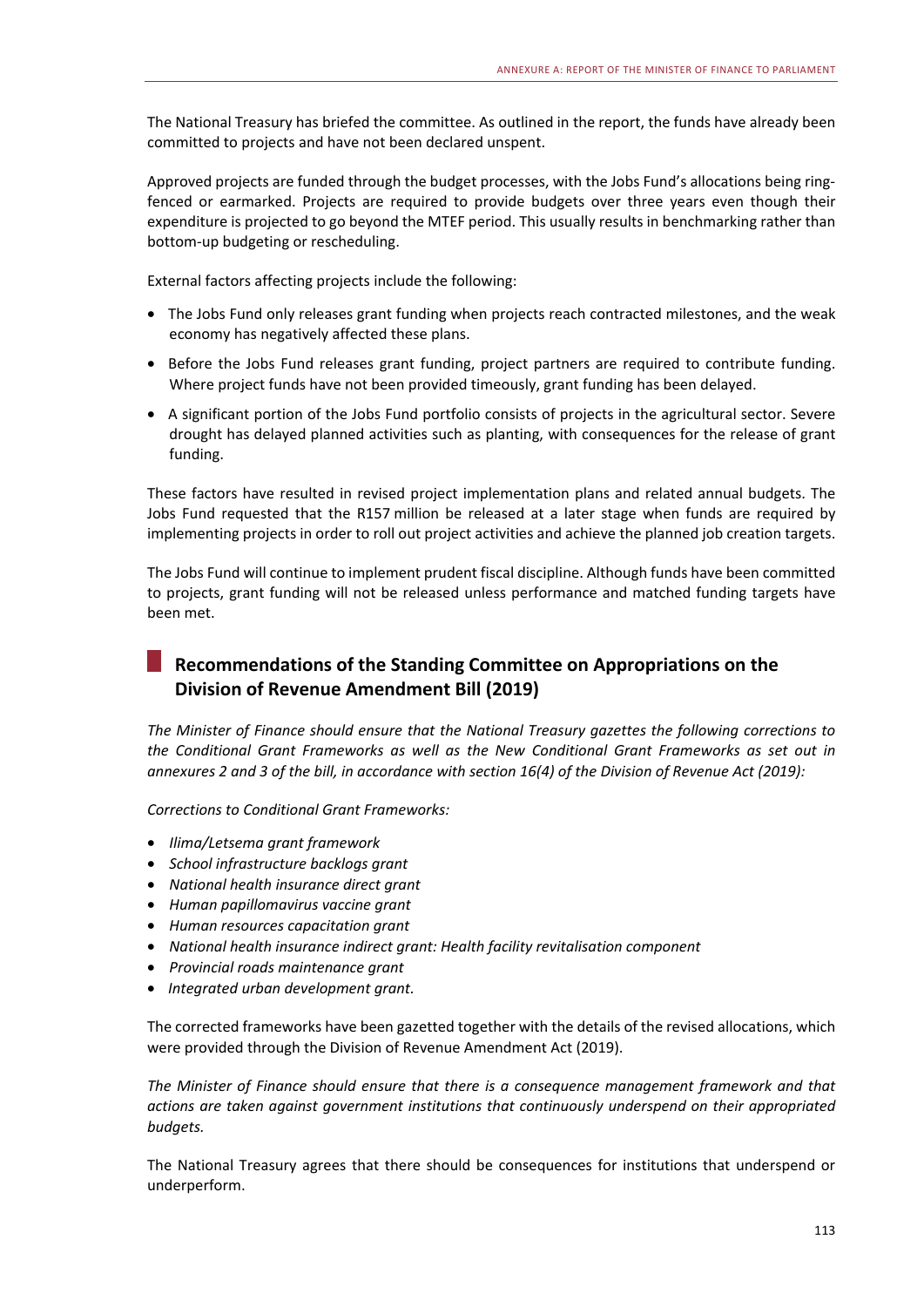Provinces and municipalities that underspend face consequences set out in the Division of Revenue Act. In terms of sections 18 to 20, if a recipient is anticipated to underspend, further transfers can be withheld, stopped or reallocated to another institution. If transferred funds are not spent by the end of the financial year, and no rollover is approved, provinces and municipalities must transfer the remaining funds back to the National Revenue Fund, or the funds owed will be offset against future transfers. Additional discussion is provided in Chapter 6 of the *Budget Review*.

#### **Recommendations of the Select Committee on Appropriations on the Division of Revenue Amendment Bill (2019)**

*The Minister of Finance must ensure that the National Treasury gazettes the corrections to the Conditional Grant Frameworks as well as the New Conditional Grant Frameworks as set out in annexures 2 and 3 of the bill, in accordance with section 16(4) of the Division of Revenue Act (2019) as soon as possible. The following are the affected grants:* 

- *Ilima/Letsema grant*
- *School infrastructure backlogs grant*
- *National health insurance direct grant*
- *Human papillomavirus vaccine grant*
- *Human resources capacitation grant*
- *National health insurance indirect grant: Health facility revitalisation component*
- *Provincial roads maintenance grant*
- *Integrated urban development grant*
- *Municipal disaster recovery grant*
- *Municipal infrastructure grant.*

The corrected frameworks have been gazetted together with the details of the revised allocations, which were provided through the Division of Revenue Amendment Act.

*While the committee notes the technical issues behind the school infrastructure backlogs grant adjustment and adjustments to infrastructure grants as a whole, the committee recommends that all procedural and technical issues be swiftly and effectively dealt with to ensure that the financial support for the removal of these backlogs is given, and that government does everything in its power to ensure the speedy completion of these projects.* 

The National Treasury agrees that all procedural and technical issues need to be dealt with swiftly and effectively and has engaged the Department of Basic Education on these issues. The National Treasury can also confirm that provinces that had their allocations reduced in the 2019 adjustment budget due to technical challenges have received their full allocation in the 2020 Budget.

*In order to prevent fiscal dumping and fruitless and wasteful expenditure, the Minister of Finance, together with the Ministers of Agriculture, Health and Basic Education and the affected provincial treasuries, should ensure that concrete steps are taken to build and demonstrate capacity to spend, including developing clear plans to monitor expenditure for proposed additional allocations. Further, the ministers need to ensure that the proposed additional allocations are effectively and efficiently spent according to the approved plans before the end of this financial year, and provide a progress report to the committee in the first quarter of the 2020/21 financial year. The proposed additional allocations include the following conditional grants:* 

- *The ring-fenced R60.7 million, which was shifted to the Eastern Cape Provincial Department of Transport for roads damaged by floods.*
- *The new indirect component of the Ilima/Letsema grant, amounting to R45.3 million, to fund the National Food and Nutrition Survey.*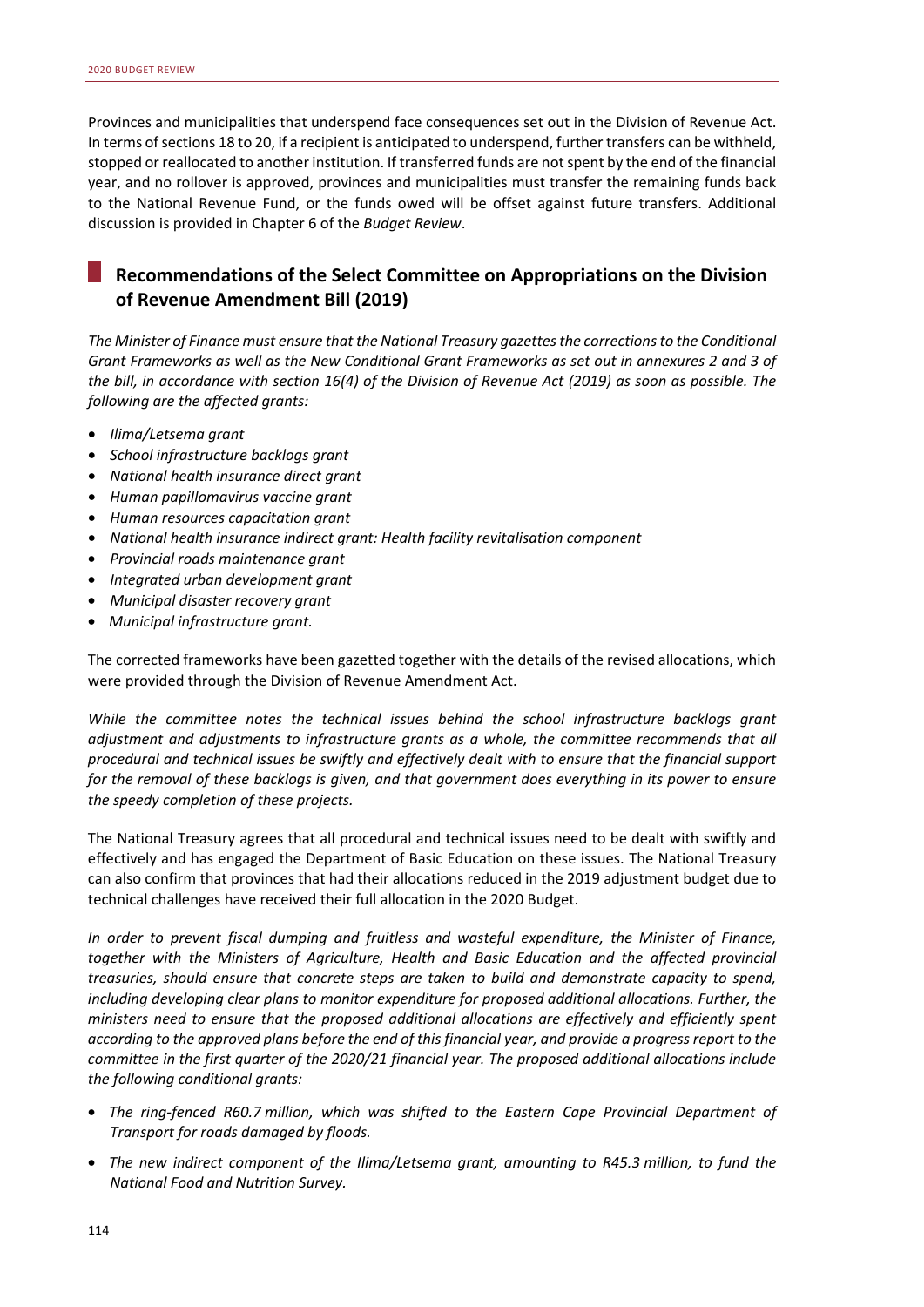- *The human resources capacitation grant, amounting to R300 million, which is allocated to cater for the shortage of funding towards the carry-through costs of filling vacancies in the health sector.*
- *The direct component of the national health insurance grant, which will allow provinces to make payments directly to contracted health professionals.*
- *Additional funding of R700 million to the school infrastructure backlogs grant, which was added to the 2019/20 allocation.*
- *The municipal disaster recovery grant amount of R133.2 million, earmarked for eThekwini Metropolitan Municipality and Ugu District Municipality.*

The National Treasury agrees with this recommendation and will monitor the spending of all transferred funds and provide the progress report as requested.

*The Minister of Finance should ensure that the National Treasury timeously approves the roll-overs contained in the bill for all projects near completion for the receiving municipalities (for regional bulk infrastructure to be used for emergency Vaal River pollution remediation) and provinces (for medical equipment in Limpopo hospital), and provides a progress report to the committee in the first quarter of 2020/21.* 

The roll-overs have been approved and the funds are available to be spent. The National Treasury will provide the progress report as requested.

*The committee appeals to the National Treasury, the Department of Cooperative Governance and Traditional Affairs and the South African Local Government Association (SALGA) to continue to support municipalities until the Eskom and water boards' debt issues are resolved; and to ensure that the issues around provincial and national departments owing municipalities are also expeditiously addressed to bolster municipal finances. They must further ensure that municipalities create credible credit control measures, debt management policies and effective revenue collection strategies; and provide a progress report in this regard to the committee in the first quarter of 2020/21.* 

The National Treasury agrees with this recommendation and continues to work with the Department of Cooperative Governance and SALGA to support municipalities. The revised municipal budgets, described in Chapter 6 of the *Budget Review*, take account of the need to make payments to Eskom and water boards. The smart meter pilot, also described in Chapter 6, could make revenue collection and payments more sustainable.

The National Treasury will provide the progress report as requested.

*The committee requests that the National Treasury consider allocating a budget for the development of the Moloto Rail Corridor even if it is spread over a period of five years. The argument that a feasibility study found the project to be too expensive was not accepted by the committee, which argued that high cost of a project cannot be elevated above the lives of voters who had been promised a better service.* 

The Minister of Finance agrees that the loss of life on this road, and all roads in the country, is unacceptable. Improving safety on this route is a priority and work is already under way to improve road capacity and safety through infrastructure upgrades. This will be complemented by improving the safety of government-subsidised buses operating along the Moloto Corridor and running road safety campaigns. The option of building a new railway line along the Moloto Corridor was explored in a feasibility study undertaken by the Department of Transport in 2015. The National Treasury's evaluation of this study concluded that it did not justify investment in a new railway link through the Moloto Corridor route, but that it does provide good grounds for improvements to the road infrastructure and transport services along the route. These upgrades will be carried out by the South African National Roads Agency Limited (SANRAL).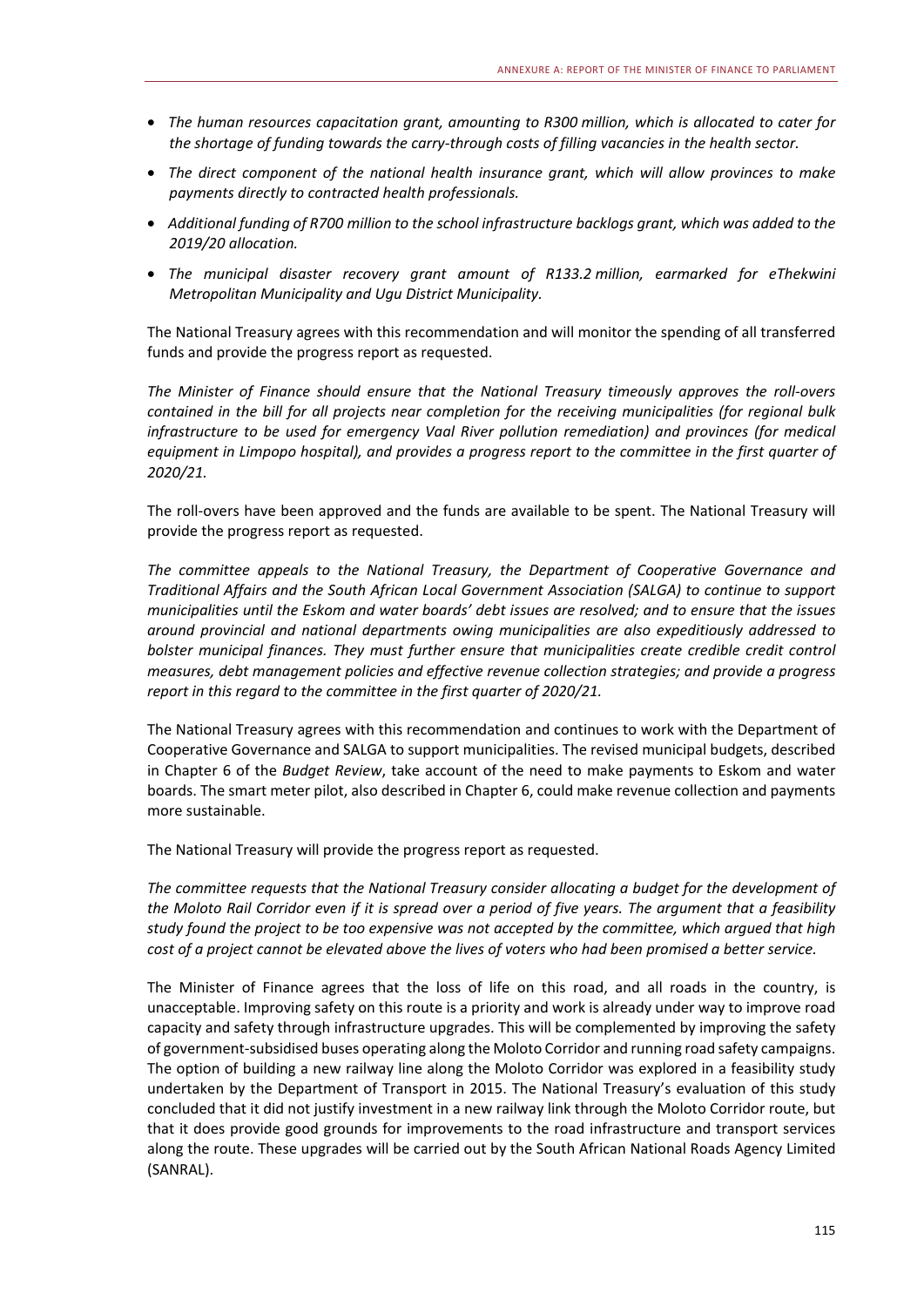SANRAL is upgrading roads across five municipalities in three provinces to accommodate the large volumes of daily traffic along this route. SANRAL is allocated R4.2 billion to upgrade these roads between 2019/20 and 2022/23.

The buses that operate along the Moloto Corridor are subsidised by the Gauteng Provincial Government, including through funds transferred to the province in the *public transport operations grant*. The grant rules provide for the possibility that the national Department of Transport could take over responsibility for managing the contract for this route. This would allow the national department to issue a new contract for the route to improve the service. The bus operator on this route has recently implemented additional safety measures, including providing advanced driving courses for bus drivers and introducing new buses with cameras and GPS systems.

Human settlement and economic development options for this region also need to be considered. A large number of residents in this region commute long distances daily to work in Tshwane – a legacy of apartheid spatial development policies. The National Development Plan calls for reducing the commuting burden and developing in ways that account for the unique needs and potential of different urban and rural areas. Future economic development in the Moloto region could alter commuting patterns, as would the decision by some households to take advantage of new housing opportunities closer to their places of work. All of these options must be kept open. A bus transport system will be much more flexible than a rail-based system to meet future changes in commuting patterns.

*The Minister of Finance and the Minister of Transport should report progress to Parliament, within three months after the adoption of this report, on what has been done since the pronouncement by President Jacob Zuma – in September 2017 – that the Moloto Rail Development Corridor was a government priority and one of the infrastructure development initiatives.* 

An update is provided in the response to the previous recommendation.

# **Recommendations of the Select Committee on Appropriations on the proposed division of revenue and the conditional grant allocations to provincial and local spheres of government**

*Given the current state of the country's fiscus presented in the 2019 MTPBS, including proposed budget reductions at provincial and local governments levels, which are at the coalface of service delivery, the committee recommends that the National Treasury, together with the Department of Cooperative Governance and Traditional Affairs, alongside provincial treasuries and provincial cooperative governance departments, ensure that provinces and municipalities use all the available resources in line with the public financial management prescripts in a manner that reduces waste, eradicates opportunities for corruption, and promotes quality service delivery as envisaged in the National Development Plan.* 

The Minister of Finance agrees with this recommendation and appreciates the call to action for all parts of government to redouble their efforts to ensure sound management of public funds.

*Given the levels of under-investment in infrastructure projects by larger urban municipalities, the committee recommends that the National Treasury and the Department of Cooperative Governance fasttrack the following initiatives and provide a progress report to the committee in the first quarter of the 2020/21 financial year:* 

• *Table the Municipal Fiscal Powers and Functions Amendment Bill to standardise the regulation of development charges in order for municipalities to recover their capital costs of connecting new developments to infrastructure.*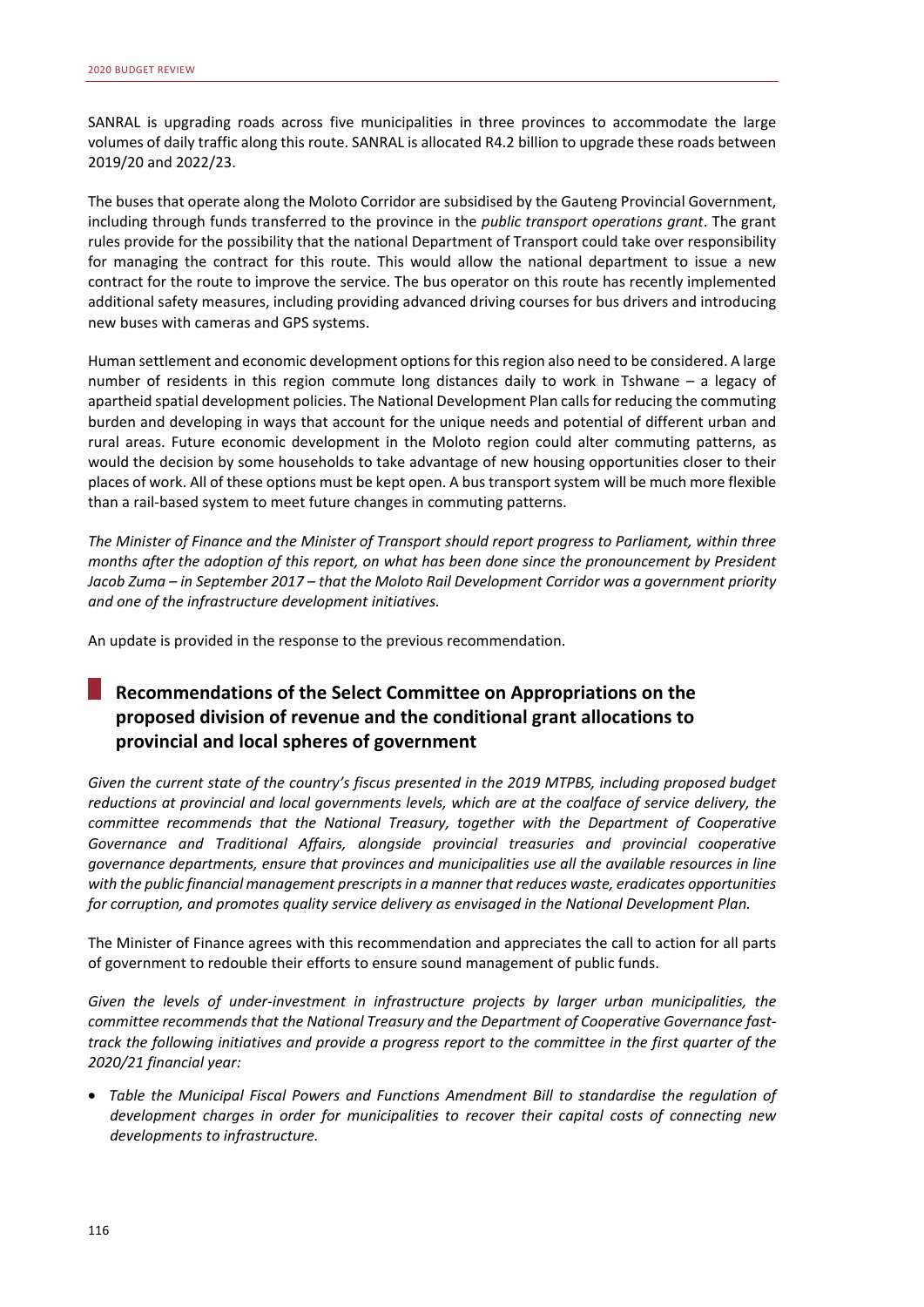- • *Introduce the dedicated grant funding for large urban municipalities, whereby eligible municipalities will receive co-financing on a declining basis over three years.*
- *Ensure that capacity-building and improvement of municipal systems allocations, such as the local government financial management grant and the municipal systems improvement grant, are effectively and efficiently utilised for their intended purposes.*

The National Treasury agrees with the recommendations and can report the following updates on each item:

- The draft Municipal Fiscal Powers and Functions Amendment Bill was published for public comment in January 2020. Comments are invited until the end of March, after which they will be processed before the revised draft will go to Cabinet before being tabled in Parliament.
- The grant funding for project preparation recommended by the committee is being provided through the *integrated city development grant*, which forms part of the Division of Revenue Bill (2020).
- Grants like the *financial management grant* and the *municipal systems improvement grant* must be used for their intended purpose, as required by the Division of Revenue Act. The effectiveness of the capacity-building system for local government is also being reviewed by the National Treasury, with initial results likely to influence improvements to the system from 2021.

*While the committee understands the need to restructure certain conditional grants, it is of the view that grant restructuring, termination or merging must not affect service delivery objectives and proper assessment or analysis of grant performance ought to be conducted before any restructuring can happen. These include the following affected conditional grants: the human papillomavirus vaccination grant, which will be merged with the HIV, TB, malaria and community outreach grant; and the fact that from 2021/22, two new components, mental health and oncology, will be added to the HIV, TB, malaria and community outreach grant.* 

The National Treasury agrees that grant restructuring should not harm but improve service delivery. Only small changes are being made to the structure of conditional grants in 2020/21. The Department of Health and the National Treasury will work together to develop a broader strategy that will inform future changes to health grants and ensure their alignment to national health insurance reforms.

*With regards to the Moloto Corridor, the committee believes that the loss of many lives in that area must come to an end. The committee recommends that the National Treasury consider allocating resources for the development of a Moloto Corridor Rail Project over the 2020/21 MTEF period and make use of all revenue-sourcing avenues at its disposal. The argument that a feasibility study found the project to be too expensive is not acceptable given the high levels of road fatalities there, affecting not only the Department of Transport, but also the Department of Health, due to the overcrowding in the hospital near the high accident zone. The National Treasury should provide a progress report on this during the tabling of the 2020 Budget.* 

This issue has been responded to under an earlier recommendation of the Select Committee on Appropriations, recommendations on the Division of Revenue Amendment Bill.

*With regards to the municipalities adopting unfunded budgets, the committee recommends that the National Treasury, together with the Department of Cooperative Governance and Traditional Affairs, as well as the affected provincial treasuries, expedite the implementation of the revised strategy to address municipal financial performance failures, which has been endorsed by the Budget Council and Budget Forum, the respective intergovernmental forums for provincial and local government finances. A progress report hereon should be submitted to the committee in the first quarter of the 2020/21 financial year.* 

The National Treasury agrees with this recommendation and is already implementing the strategy. Chapter 6 of the *Budget Review* reports on the results of efforts to get municipalities with unfunded